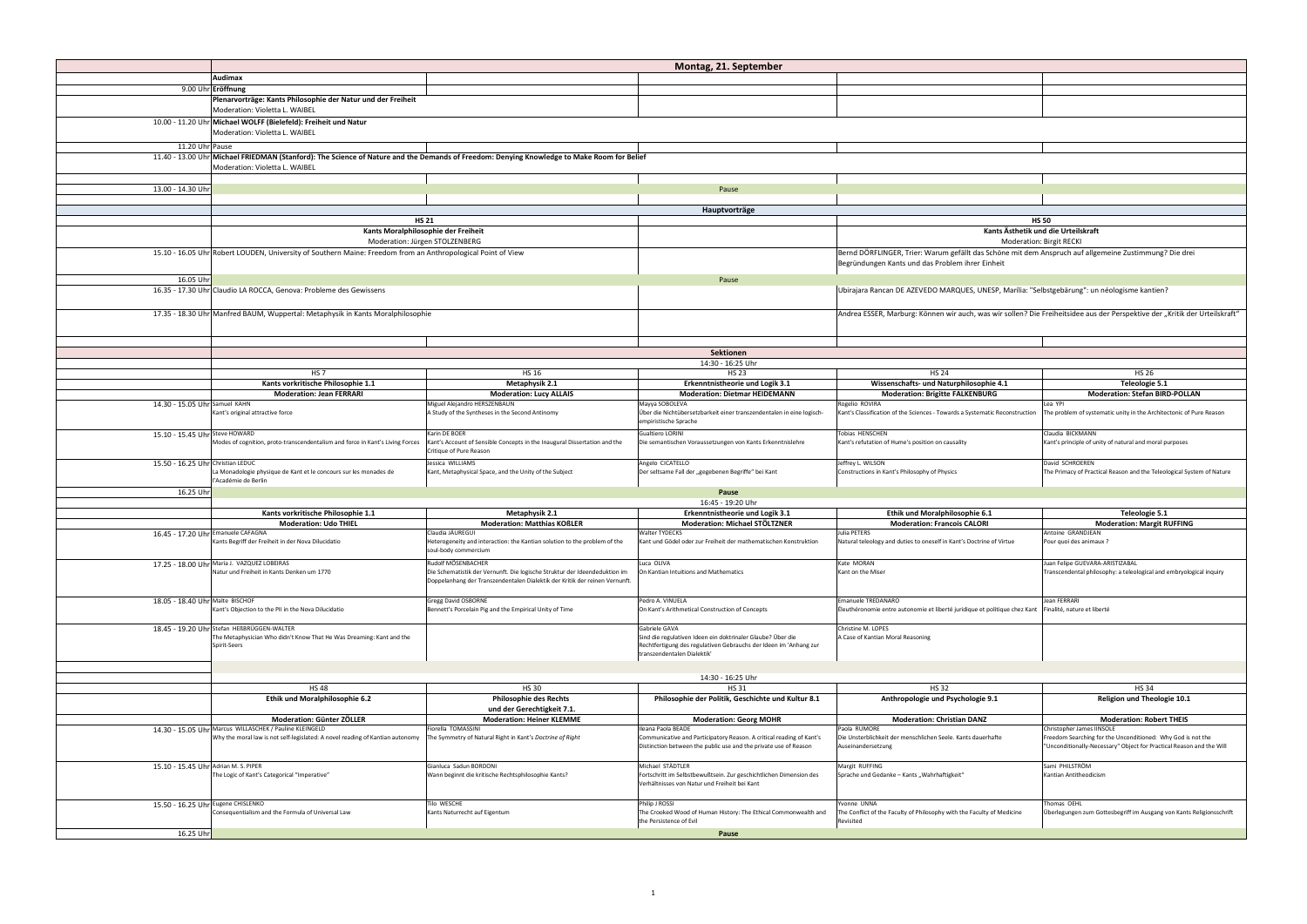|                                      |                                                                                                                                                         |                                                                                                                                         | Montag, 21. September                                                                                                                                                                                             |                                                                                                                                             |
|--------------------------------------|---------------------------------------------------------------------------------------------------------------------------------------------------------|-----------------------------------------------------------------------------------------------------------------------------------------|-------------------------------------------------------------------------------------------------------------------------------------------------------------------------------------------------------------------|---------------------------------------------------------------------------------------------------------------------------------------------|
|                                      |                                                                                                                                                         |                                                                                                                                         | 16:45 - 19:20 Uhr                                                                                                                                                                                                 |                                                                                                                                             |
|                                      | <b>Ethik und Moralphilosophie 6.2</b>                                                                                                                   | <b>Philosophie des Rechts</b>                                                                                                           | Philosophie der Politik, Geschichte                                                                                                                                                                               | Anthropologie und Psychologie 9.                                                                                                            |
|                                      |                                                                                                                                                         | und der Gerechtigkeit 7.1.                                                                                                              | und Kultur 8.1                                                                                                                                                                                                    |                                                                                                                                             |
|                                      | <b>Moderation: Andrews REATH</b>                                                                                                                        | <b>Moderation: Rainer FORST</b>                                                                                                         | <b>Moderation: Sophie LOIDOLT</b>                                                                                                                                                                                 | <b>Moderation: Andrea GENTILE</b>                                                                                                           |
| 16.45 - 17.20 Uhr John J. CALLANAN   | Kant on Moral Scepticism and the Role of Philosophy                                                                                                     | Oscar CUBO<br>Original acquisition and the state of nature in Kant                                                                      | Nico DE FEDERICIS<br>Kant's Theory of Democracy                                                                                                                                                                   | Manuel Sánchez RODRÍGUEZ<br>Führte Kant ein 'doppeltes Leben'? Argumente für die Spez<br>pragmatischen Anthropologie                        |
| 17.25 - 18.00 Uhr William w. CLOHESY | The Objectivity of the Categorical Imperative in the Foundations                                                                                        | Federica TRENTANI<br>Civil independence, social mobility and welfare rights in Kant                                                     | Jakub Jerzy SZCZEPANSKI<br>A Political Solution to the Problem of Bridging Nature and Freedom                                                                                                                     | Xing NAN<br>Is There a "Transcendental Psychology" in Kant's Theoretic                                                                      |
| 18.05 - 18.40 Uhr Alonso VILLARÁN    | Kant's Highest Good: A Defense                                                                                                                          | Erin COOPER<br>Political Legitimacy and Children's Right in Kant's Doctrine of Right                                                    | Stefan MERTENS<br>Der Staat als die Wirklichkeit der Freiheit. Ein Vergleich der<br>Staatsauffassungen von Immanuel Kants "Metaphysik der Sitten" und G.<br>W. F. Hegels "Grundlinien der Philosophie des Rechts" | Melissa McBAY MERRIT<br>Kant on Virtue as a Skill                                                                                           |
|                                      | 18.45 - 19.20 Uhr Thomas Matiolli MACHADO                                                                                                               | Domenica DREYER                                                                                                                         | Reidar MALIKS                                                                                                                                                                                                     |                                                                                                                                             |
|                                      | The coherence of the critical project of the Grundlegung                                                                                                | No freedom without a cosmopolitan right                                                                                                 | Kant's History of the French Revolution                                                                                                                                                                           |                                                                                                                                             |
|                                      |                                                                                                                                                         |                                                                                                                                         |                                                                                                                                                                                                                   |                                                                                                                                             |
|                                      |                                                                                                                                                         |                                                                                                                                         |                                                                                                                                                                                                                   |                                                                                                                                             |
|                                      |                                                                                                                                                         |                                                                                                                                         | 14:30 - 16:25 Uhr                                                                                                                                                                                                 |                                                                                                                                             |
|                                      | <b>HS41</b>                                                                                                                                             | <b>HS42</b>                                                                                                                             | <b>HS46</b>                                                                                                                                                                                                       | <b>HS47</b>                                                                                                                                 |
|                                      | Ästhetik 11.1                                                                                                                                           | Kant und der vorkritische Rationalismus und Empirismus 12.1                                                                             | Kant und seine Dichter 13.1                                                                                                                                                                                       | Ethik und Moralphilosophie 6.3                                                                                                              |
|                                      | <b>Moderation: Gabriele TOMASI</b>                                                                                                                      | <b>Moderation: Corey W. DYCK</b>                                                                                                        | <b>Moderation: Martin BONDELI</b>                                                                                                                                                                                 | <b>Moderation: Jens TIMMERMANN</b>                                                                                                          |
|                                      |                                                                                                                                                         | Soo Bae KIM                                                                                                                             | Leonardo AMOROSO                                                                                                                                                                                                  | Susan VH CASTRO                                                                                                                             |
|                                      | 14.30 - 15.05 Uhr Susan Songsuk HAHN                                                                                                                    |                                                                                                                                         | Kant, Schiller und die schöne Seele                                                                                                                                                                               |                                                                                                                                             |
|                                      | Kant über die blinde Gerechtigkeit ästhetischer Urteile                                                                                                 | Philosophie der Möglichkeit - Versuch einer Interpretation der<br>Geschichtsphilosophie Kants anhand des Wolffschen Philosophiebegriffs |                                                                                                                                                                                                                   | The Ambitious Idea of Kant's Corollary                                                                                                      |
|                                      |                                                                                                                                                         |                                                                                                                                         |                                                                                                                                                                                                                   |                                                                                                                                             |
|                                      |                                                                                                                                                         |                                                                                                                                         |                                                                                                                                                                                                                   |                                                                                                                                             |
| 15.10 - 15.45 Uhr Emine Hande TUNA   | Why didn't Kant think highly of music?                                                                                                                  | Martin HAMMER<br>Lambert als Quelle Kants: Einzelne Urteile und die metaphysische Deduktion<br>der Allheit                              | Laura Anna MACOR<br>Schiller ohne Kant. Die Krise der Liebe als Moralprinzip diesseits des<br>Kritizismus                                                                                                         | Michael LYONS<br>Korsgaard on Kant's Categorical Imperative: A Defence of t<br>of the Three Formulations and the Impermissibility of Lying  |
| 15.50 - 16.25 Uhr Thomas TEUFEL      |                                                                                                                                                         | Ana Carolina GUTIÉRREZ-XIVILLÉ<br>Kants Phasen in                                                                                       | Jörg Ulrich NOLLER                                                                                                                                                                                                | Brandon LOVE                                                                                                                                |
|                                      | 'Much that is Unnameable' in Art and Nature: Kant's Doctrine of Aesthetic Ideas seiner moralphilosophischen Entwicklung unter besonderer Rücksicht über | die Nötigung und den Willensbegriff                                                                                                     | Autonomie oder Heautonomie? Kant und Schiller über Freiheit als<br>moralische Selbstbestimmung                                                                                                                    | The Relationship between Duty and the Highest Good in Ka<br>Philosophy                                                                      |
| 16.25 Uhr                            |                                                                                                                                                         |                                                                                                                                         | Pause                                                                                                                                                                                                             |                                                                                                                                             |
|                                      |                                                                                                                                                         |                                                                                                                                         | 16:45 - 19:20 Uhr                                                                                                                                                                                                 |                                                                                                                                             |
|                                      | Ästhetik 11.1                                                                                                                                           | Kant und der vorkritische Rationalismus                                                                                                 | Kant und seine Dichter 13.1                                                                                                                                                                                       | Ethik und Moralphilosophie 6.3                                                                                                              |
|                                      |                                                                                                                                                         | und Empirismus 12.1                                                                                                                     |                                                                                                                                                                                                                   |                                                                                                                                             |
|                                      | <b>Moderation: Richard HEINRICH</b>                                                                                                                     | <b>Moderation: Massimo MUGNAI</b>                                                                                                       | <b>Moderation: Leonardo AMOROSO</b>                                                                                                                                                                               | <b>Moderation: Angelica NUZZO</b>                                                                                                           |
|                                      |                                                                                                                                                         |                                                                                                                                         |                                                                                                                                                                                                                   |                                                                                                                                             |
| 16.45 - 17.20 Uhr Alexander RUEGER   | Kant on Beauty and Morality ca. 1784                                                                                                                    | Atsushi KIDO<br>Kant's Synthetic Unity of Apperception and Its Rivals                                                                   | <b>Philipp SCHALLER</b><br>Die Freiheit im Spiegel der Natur - Kant, Schiller, Dostojewskij                                                                                                                       | Francesca FANTASIA<br>Freiheit und Natur in der einzelnen Handlung. Der Charakte<br>Einheit des Phänomens und die Revolution der Denkungsar |
| 17.25 - 18.00 Uhr Oscar MEO          |                                                                                                                                                         | Uygar ABACI                                                                                                                             | Steffen STOLZENBERGER                                                                                                                                                                                             | Florian MARWEDE                                                                                                                             |
|                                      | Das Symbol als Mittelglied in der "Kritik der Urteilskraft"                                                                                             | What does Existence add to Possibility? Wolff and Kant on Complementum<br>Possibilitatis                                                | KANT! - Vom Hilfeschrei des Zöglings Törleß unter'm hölzernen Zollstab<br>des Verstandes                                                                                                                          | The Proportionality of Virtue and Happiness                                                                                                 |
| 18.05 - 18.40 Uhr Byung-hye KONG     | Ästhetische Kommunikation im Zusamenhang mit der Ethik der Fürsorge                                                                                     | Rainer NOSKE<br>Kant's conception of the I, the I think and his Criticism of Descartes' cogito<br>ergo sum                              | Othmar KASTNER<br>das soll nicht heißen, daß man im Theater Leben darstellen soll". Zu<br>Thomas Bernhards Stück "Immanuel Kant"                                                                                  | Christine BRATU<br>Dignity, respect and self-respect and our ability to do the ri<br>Kantian Approach                                       |
|                                      | 18.45 - 19.20 Uhr Christian Georg MARTIN<br>Die Einheit von Kants Exposition des ästhetischen Urteils                                                   |                                                                                                                                         |                                                                                                                                                                                                                   | Monique HULSHOF<br>Political aspects of Kant's concept of "Kingdom of ends"                                                                 |
|                                      |                                                                                                                                                         |                                                                                                                                         |                                                                                                                                                                                                                   |                                                                                                                                             |
| 20:00                                |                                                                                                                                                         |                                                                                                                                         | Österreichische Akademie der Wissenschaften                                                                                                                                                                       |                                                                                                                                             |
|                                      |                                                                                                                                                         |                                                                                                                                         | <b>Festvortrag Birgit Recki</b>                                                                                                                                                                                   |                                                                                                                                             |

| <b>Montag, 21. September</b>                      |                                                                                                                                                                             |                                                                                                                                                                                                                   |                                                                                                                                                                          |                                                                                                                                                                                            |
|---------------------------------------------------|-----------------------------------------------------------------------------------------------------------------------------------------------------------------------------|-------------------------------------------------------------------------------------------------------------------------------------------------------------------------------------------------------------------|--------------------------------------------------------------------------------------------------------------------------------------------------------------------------|--------------------------------------------------------------------------------------------------------------------------------------------------------------------------------------------|
|                                                   |                                                                                                                                                                             | 16:45 - 19:20 Uhr                                                                                                                                                                                                 |                                                                                                                                                                          |                                                                                                                                                                                            |
| thik und Moralphilosophie 6.2                     | <b>Philosophie des Rechts</b>                                                                                                                                               | Philosophie der Politik, Geschichte                                                                                                                                                                               | Anthropologie und Psychologie 9.1                                                                                                                                        | Religion und Theologie 10.1                                                                                                                                                                |
|                                                   | und der Gerechtigkeit 7.1.                                                                                                                                                  | und Kultur 8.1                                                                                                                                                                                                    |                                                                                                                                                                          |                                                                                                                                                                                            |
| <b>Moderation: Andrews REATH</b>                  | <b>Moderation: Rainer FORST</b>                                                                                                                                             | <b>Moderation: Sophie LOIDOLT</b>                                                                                                                                                                                 | <b>Moderation: Andrea GENTILE</b>                                                                                                                                        | <b>Moderation: Rudolf LANGTHALER</b>                                                                                                                                                       |
| ism and the Role of Philosophy                    | Oscar CUBO<br>Original acquisition and the state of nature in Kant                                                                                                          | Nico DE FEDERICIS<br>Kant's Theory of Democracy                                                                                                                                                                   | Manuel Sánchez RODRÍGUEZ<br>Führte Kant ein 'doppeltes Leben'? Argumente für die Spezifität der<br>pragmatischen Anthropologie                                           | Nicolae RAMBL<br>Die gezwungene Auslegung bei Kant                                                                                                                                         |
| Categorical Imperative in the Foundations         | Federica TRENTANI<br>Civil independence, social mobility and welfare rights in Kant                                                                                         | Jakub Jerzy SZCZEPANSKI<br>A Political Solution to the Problem of Bridging Nature and Freedom                                                                                                                     | Xing NAN<br>Is There a "Transcendental Psychology" in Kant's Theoretical Philosophy?                                                                                     | Eva OGGIONNI<br>Widerlegt die transzendentale Dialektik der Kritik der reinen Vernunft den<br>1763 formulierten einzig möglichen Beweisgrund zu einer Demonstration<br>des Daseins Gottes? |
| A Defense                                         | Erin COOPER<br>Political Legitimacy and Children's Right in Kant's Doctrine of Right                                                                                        | Stefan MERTENS<br>Der Staat als die Wirklichkeit der Freiheit. Ein Vergleich der<br>Staatsauffassungen von Immanuel Kants "Metaphysik der Sitten" und G.<br>W. F. Hegels "Grundlinien der Philosophie des Rechts" | Melissa McBAY MERRIT<br>Kant on Virtue as a Skill                                                                                                                        | Manuel DISEGNI<br>Kants Interpretation des jüdischen Bilderverbots und der Entwurf einer<br>kritischen Theologie in der Kritik der Urteilskraft                                            |
| <b>HADO</b>                                       | Domenica DREYER                                                                                                                                                             | Reidar MALIKS                                                                                                                                                                                                     |                                                                                                                                                                          |                                                                                                                                                                                            |
| critical project of the Grundlegung               | No freedom without a cosmopolitan right                                                                                                                                     | Kant's History of the French Revolution                                                                                                                                                                           |                                                                                                                                                                          |                                                                                                                                                                                            |
|                                                   |                                                                                                                                                                             |                                                                                                                                                                                                                   |                                                                                                                                                                          |                                                                                                                                                                                            |
|                                                   |                                                                                                                                                                             | 14:30 - 16:25 Uhr                                                                                                                                                                                                 |                                                                                                                                                                          |                                                                                                                                                                                            |
| <b>HS41</b>                                       | <b>HS42</b>                                                                                                                                                                 | <b>HS46</b>                                                                                                                                                                                                       | <b>HS47</b>                                                                                                                                                              |                                                                                                                                                                                            |
| Ästhetik 11.1                                     | Kant und der vorkritische Rationalismus und Empirismus 12.1                                                                                                                 | Kant und seine Dichter 13.1                                                                                                                                                                                       | Ethik und Moralphilosophie 6.3                                                                                                                                           |                                                                                                                                                                                            |
|                                                   |                                                                                                                                                                             |                                                                                                                                                                                                                   |                                                                                                                                                                          |                                                                                                                                                                                            |
| <b>Moderation: Gabriele TOMASI</b>                | <b>Moderation: Corey W. DYCK</b>                                                                                                                                            | <b>Moderation: Martin BONDELI</b>                                                                                                                                                                                 | <b>Moderation: Jens TIMMERMANN</b>                                                                                                                                       |                                                                                                                                                                                            |
| Gerechtigkeit ästhetischer Urteile                | Soo Bae KIM<br>Philosophie der Möglichkeit - Versuch einer Interpretation der<br>Geschichtsphilosophie Kants anhand des Wolffschen Philosophiebegriffs                      | Leonardo AMOROSO<br>Kant, Schiller und die schöne Seele                                                                                                                                                           | Susan VH CASTRO<br>The Ambitious Idea of Kant's Corollary                                                                                                                |                                                                                                                                                                                            |
| highly of music?                                  | Martin HAMMER<br>Lambert als Quelle Kants: Einzelne Urteile und die metaphysische Deduktion<br>der Allheit<br>Ana Carolina GUTIÉRREZ-XIVILLÉ                                | Laura Anna MACOR<br>Schiller ohne Kant. Die Krise der Liebe als Moralprinzip diesseits des<br>Kritizismus<br>Kants Phasen in Jörg Ulrich NOLLER                                                                   | Michael LYONS<br>Korsgaard on Kant's Categorical Imperative: A Defence of the Equivalence<br>of the Three Formulations and the Impermissibility of Lying<br>Brandon LOVE |                                                                                                                                                                                            |
|                                                   | eable' in Art and Nature: Kant's Doctrine of Aesthetic Ideas seiner moralphilosophischen Entwicklung unter besonderer Rücksicht über<br>die Nötigung und den Willensbegriff | Autonomie oder Heautonomie? Kant und Schiller über Freiheit als<br>moralische Selbstbestimmung                                                                                                                    | The Relationship between Duty and the Highest Good in Kant's Critical<br>Philosophy                                                                                      |                                                                                                                                                                                            |
|                                                   |                                                                                                                                                                             | Pause                                                                                                                                                                                                             |                                                                                                                                                                          |                                                                                                                                                                                            |
|                                                   |                                                                                                                                                                             | 16:45 - 19:20 Uhr                                                                                                                                                                                                 |                                                                                                                                                                          |                                                                                                                                                                                            |
| Ästhetik 11.1                                     | Kant und der vorkritische Rationalismus<br>und Empirismus 12.1                                                                                                              | Kant und seine Dichter 13.1<br><b>Moderation: Leonardo AMOROSO</b>                                                                                                                                                | Ethik und Moralphilosophie 6.3                                                                                                                                           |                                                                                                                                                                                            |
| <b>Moderation: Richard HEINRICH</b>               | <b>Moderation: Massimo MUGNAI</b>                                                                                                                                           |                                                                                                                                                                                                                   | <b>Moderation: Angelica NUZZO</b>                                                                                                                                        |                                                                                                                                                                                            |
| 1orality ca. 1784                                 | Atsushi KIDO<br>Kant's Synthetic Unity of Apperception and Its Rivals                                                                                                       | Philipp SCHALLER<br>Die Freiheit im Spiegel der Natur - Kant, Schiller, Dostojewskij                                                                                                                              | <b>Francesca FANTASIA</b><br>Freiheit und Natur in der einzelnen Handlung. Der Charakter als absolute<br>Einheit des Phänomens und die Revolution der Denkungsart.       |                                                                                                                                                                                            |
| glied in der "Kritik der Urteilskraft"            | <b>Uygar ABACI</b><br>What does Existence add to Possibility? Wolff and Kant on Complementum<br>Possibilitatis                                                              | Steffen STOLZENBERGER<br>KANT! - Vom Hilfeschrei des Zöglings Törleß unter'm hölzernen Zollstab<br>des Verstandes                                                                                                 | Florian MARWEDE<br>The Proportionality of Virtue and Happiness                                                                                                           |                                                                                                                                                                                            |
| ikation im Zusamenhang mit der Ethik der Fürsorge | Rainer NOSKE<br>Kant's conception of the I, the I think and his Criticism of Descartes' cogito<br>ergo sum                                                                  | Othmar KASTNER<br>das soll nicht heißen, daß man im Theater Leben darstellen soll". Zu<br>Thomas Bernhards Stück "Immanuel Kant"                                                                                  | Christine BRATU<br>Dignity, respect and self-respect and our ability to do the right thing $-A$<br>Kantian Approach                                                      |                                                                                                                                                                                            |
| ΓIΝ<br>Exposition des ästhetischen Urteils        |                                                                                                                                                                             |                                                                                                                                                                                                                   | Monique HULSHOF<br>Political aspects of Kant's concept of "Kingdom of ends"                                                                                              |                                                                                                                                                                                            |
|                                                   |                                                                                                                                                                             |                                                                                                                                                                                                                   |                                                                                                                                                                          |                                                                                                                                                                                            |
|                                                   |                                                                                                                                                                             | Österreichische Akademie der Wissenschaften                                                                                                                                                                       |                                                                                                                                                                          |                                                                                                                                                                                            |
| <b>Festvortrag Birgit Recki</b>                   |                                                                                                                                                                             |                                                                                                                                                                                                                   |                                                                                                                                                                          |                                                                                                                                                                                            |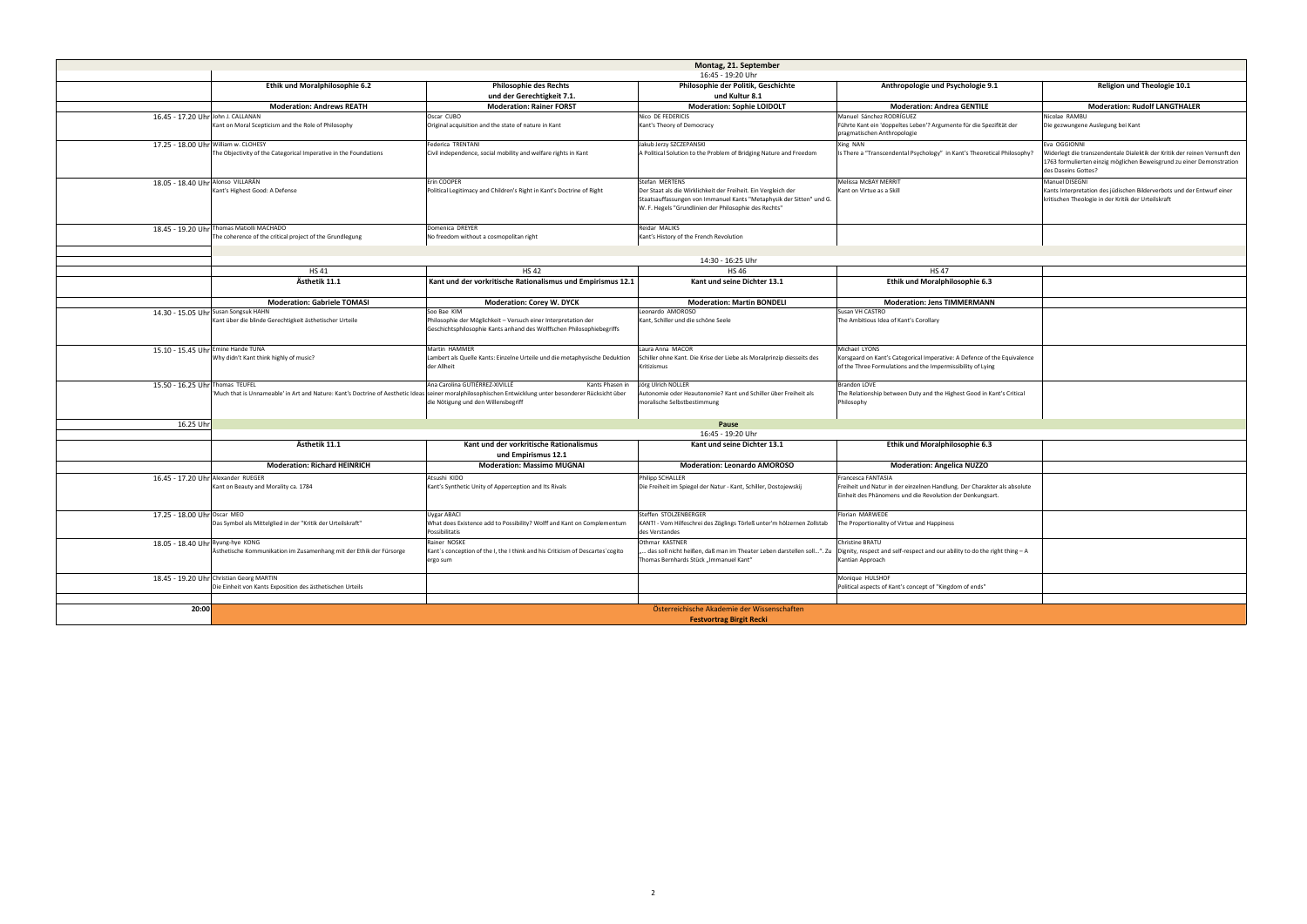|                                   |                                                                                                                           |                                                                                                                 | Dienstag, 22. September                                                                |                                                                                                                     |                                                                                                                         |
|-----------------------------------|---------------------------------------------------------------------------------------------------------------------------|-----------------------------------------------------------------------------------------------------------------|----------------------------------------------------------------------------------------|---------------------------------------------------------------------------------------------------------------------|-------------------------------------------------------------------------------------------------------------------------|
|                                   | <b>Audimax</b>                                                                                                            |                                                                                                                 |                                                                                        |                                                                                                                     |                                                                                                                         |
|                                   | 9.00 - 10.20 Uhr Steven CROWELL (Houston): Kant and the Phenomenology of Life                                             |                                                                                                                 |                                                                                        |                                                                                                                     |                                                                                                                         |
|                                   | <b>Moderation: Georg STENGER</b>                                                                                          |                                                                                                                 |                                                                                        |                                                                                                                     |                                                                                                                         |
|                                   | 10.20 - 11.40 Uhr Dominique PRADELLE (Paris): Husserls Kritik an Kants praktischer Philosophie                            |                                                                                                                 |                                                                                        |                                                                                                                     |                                                                                                                         |
|                                   | <b>Moderation: Georg STENGER</b>                                                                                          |                                                                                                                 |                                                                                        |                                                                                                                     |                                                                                                                         |
| 11.40 Uhr Pause                   |                                                                                                                           |                                                                                                                 |                                                                                        |                                                                                                                     |                                                                                                                         |
|                                   | 12.00 - 13.20 Uhr Patricia KITCHER (New York): Explaining Freedom in Thought and Action                                   |                                                                                                                 |                                                                                        |                                                                                                                     |                                                                                                                         |
|                                   | Moderation: Manfred BAUM                                                                                                  |                                                                                                                 |                                                                                        |                                                                                                                     |                                                                                                                         |
|                                   |                                                                                                                           |                                                                                                                 |                                                                                        |                                                                                                                     |                                                                                                                         |
| 13.20 - 14.30 Uhr                 | Pause                                                                                                                     |                                                                                                                 |                                                                                        |                                                                                                                     |                                                                                                                         |
|                                   |                                                                                                                           |                                                                                                                 |                                                                                        |                                                                                                                     |                                                                                                                         |
| 13.20 - 14.30 Uhr                 |                                                                                                                           |                                                                                                                 | <b>Empfang Humboldt-Stiftung</b>                                                       |                                                                                                                     |                                                                                                                         |
|                                   |                                                                                                                           |                                                                                                                 | Hauptvorträge                                                                          |                                                                                                                     |                                                                                                                         |
|                                   |                                                                                                                           | <b>HS 21</b>                                                                                                    |                                                                                        |                                                                                                                     | <b>HS 50</b>                                                                                                            |
|                                   |                                                                                                                           | Kant und der Deutsche Idealismus                                                                                |                                                                                        |                                                                                                                     | Kants Philosophie im Spannungsfeld von Natur und Freiheit                                                               |
|                                   |                                                                                                                           | <b>Moderation: Dietmar HEIDEMANN</b>                                                                            |                                                                                        |                                                                                                                     | <b>Moderation: Brigitte FALKENBURG</b>                                                                                  |
|                                   | 15.10 - 16.05 Uhr Martin BONDELI, Bern: Freiheit, Gewissen und Gesetz. Zu Kants und Reinholds Disput über Willensfreiheit |                                                                                                                 |                                                                                        | Elisabeth NEMETH, Wien: Kants Erkenntnisvermögen als historische und soziologische Konzeption. Ein Versuch zu Edgar |                                                                                                                         |
|                                   |                                                                                                                           |                                                                                                                 |                                                                                        | Zilsel und Michael Friedman                                                                                         |                                                                                                                         |
|                                   |                                                                                                                           |                                                                                                                 |                                                                                        |                                                                                                                     |                                                                                                                         |
| 16.05 Uhr                         |                                                                                                                           |                                                                                                                 | Pause                                                                                  |                                                                                                                     |                                                                                                                         |
|                                   | 16.35 - 17.30 Uhr Jürgen STOLZENBERG, Halle: Die Natur der Freiheit - Kant und Fichte                                     |                                                                                                                 |                                                                                        |                                                                                                                     | Violetta L. WAIBEL, Wien: "weder ein Naturbegriff noch ein Vernunftbegriff": Von den notwendigen Gesetzen der Natur zur |
|                                   |                                                                                                                           |                                                                                                                 |                                                                                        | zufälligen Zweckmäßigkeit                                                                                           |                                                                                                                         |
|                                   | 17.35 - 18.30 Uhr Claude PICHÉ, Montreal: Entre nature et liberté. Le rôle des Lumières kantiennes                        |                                                                                                                 |                                                                                        | Udo THIEL, Graz: Kant und der Materialismus des 18. Jahrhunderts: Person und Natur                                  |                                                                                                                         |
|                                   |                                                                                                                           |                                                                                                                 | Sektionen                                                                              |                                                                                                                     |                                                                                                                         |
|                                   |                                                                                                                           |                                                                                                                 | 14:30 - 16:25 Uhr                                                                      |                                                                                                                     |                                                                                                                         |
|                                   | HS <sub>7</sub>                                                                                                           | <b>HS 16</b>                                                                                                    | <b>HS 23</b>                                                                           | <b>HS 24</b>                                                                                                        | <b>HS 26</b>                                                                                                            |
|                                   | Kant und der Deutsche Idealismus 14.1                                                                                     | Kant und der Wiener Kreis 15.1                                                                                  | Kant und die Phänomenologie 16.1                                                       | Kant und Osteuropa 18.1                                                                                             | Kant in der Gegenwart 21.1                                                                                              |
| 14.30 - 15.05 Uhr Angelica NUZZO  | <b>Moderation: Faustino FABBIANELLI</b>                                                                                   | <b>Moderation: Christian DAMBOCK</b><br>Hayo SIEMSEN                                                            | <b>Moderation: Max BRINNICH</b><br>Inga RÖMER                                          | <b>Moderation: Werner STARK</b><br>Tomasz KUPS                                                                      | <b>Moderation: Rudolf A. MAKKREEL</b><br>Luca FORGIONE                                                                  |
|                                   | Spontaneity, Autonomy, (Self-) Realization: Freedom for Kant and Hegel                                                    | Ernst Mach, Friedrich Eduard Beneke and Kant:                                                                   | Levinas über Kants praktische Philosophie                                              | Die erste Rezeption der Philosophie von Kant in Polen im Lichte neuer                                               | Kant on de se                                                                                                           |
|                                   |                                                                                                                           | Erkenntnis-theory and Education                                                                                 |                                                                                        | archivalischer Entdeckungen                                                                                         |                                                                                                                         |
| 15.10 - 15.45 Uhr David JAMES     | Kant, Fichte and the Paradox of Radical Evil                                                                              | Michael STOELTZNER                                                                                              | Gerhard SEEL<br>Warum die Zeit keine Form der sinnlichen Anschauung sein kann.         | Miroslaw ZELAZNY<br>Begriff der "polnischer Freiheit" in Kants Philosophie der Aufklärung                           | David ZAPERO                                                                                                            |
|                                   |                                                                                                                           | Kantian Zweckmäßigkeit in Logical Empiricism                                                                    |                                                                                        |                                                                                                                     | Kant, Self-Knowledge and Transparency                                                                                   |
|                                   |                                                                                                                           |                                                                                                                 |                                                                                        |                                                                                                                     |                                                                                                                         |
| 15.50 - 16.25 Uhr Sven BERNECKER  | Reinholds linguistischer Schematismus                                                                                     |                                                                                                                 | <b>Tinca PRUNEA BRETONNET</b><br>Ontologie et finitude. Kant et Heidegger en 1929      | Sandra ZÁKUTNÁ<br>Andrej Vandrák's Elements of Philosophical Ethics as a Reflection of Kant's                       | Sofia VESCOVELLI<br>Kant at present time. John Hick's Reworking of Kantian Transcendentalism                            |
|                                   |                                                                                                                           |                                                                                                                 |                                                                                        | Philosophy at the Evangelical College in Prešov, Slovakia                                                           |                                                                                                                         |
|                                   |                                                                                                                           |                                                                                                                 |                                                                                        |                                                                                                                     |                                                                                                                         |
| 16.25 Uhr                         |                                                                                                                           |                                                                                                                 | Pause                                                                                  |                                                                                                                     |                                                                                                                         |
|                                   |                                                                                                                           |                                                                                                                 | 16:45 - 19:20 Uhr                                                                      |                                                                                                                     |                                                                                                                         |
|                                   | Kant und der Deutsche Idealismus 14.1                                                                                     | Kant und der Wiener Kreis 15.1                                                                                  | Kant und die Phänomenologie 16.1                                                       | Kant und der Neukantianismus 17.1                                                                                   | Kant in der Gegenwart 21.1                                                                                              |
| 16.45 - 17.20 Uhr Manja KISNER    | <b>Moderation: Martin BONDELI</b>                                                                                         | <b>Moderation: Don HOWARD</b><br>Fedde BENEDICTUS                                                               | <b>Moderation: Inga RÖMER</b><br>Max BRINNICH                                          | <b>Moderation: Daniel SUTHERLAND</b><br>Christian DAMBÖCK                                                           | <b>Moderation: Paola RUMORE</b><br>Cord FRIEBE                                                                          |
|                                   | Schopenhauer und die Kantische Ding-an-sich-Problematik. Schopenhauers                                                    | Traces of Transcendentality - The role of probability in Hans Reichenbach's                                     | Das Urteil und die Zeit bei Kant und Levinas. Natur und Freiheit des                   | On the role of Kant in Cohen's early work                                                                           | Kants Wassertropfen                                                                                                     |
|                                   | Antwort auf die frühe Kant-Rezeption bei Jacobi, Schulze und den deutschen                                                | philosophy of science                                                                                           | Urteils in der Zeit                                                                    |                                                                                                                     |                                                                                                                         |
|                                   | Idealisten                                                                                                                |                                                                                                                 |                                                                                        |                                                                                                                     |                                                                                                                         |
| 17.25 - 18.00 Uhr Tatiana PATRONE | Reinhold and Kant on the Methods and the Grounds of Philosophical Inquiry                                                 | Christian BONNET<br>Schlick zwischen Kritizismus und Konventionalismus                                          | Sergej SEITZ<br>Ethische Unbedingtheit im Zeitalter der Kontingenz? Zum Verhältnis von | Stanley Lowell PAULSON<br>Is the Legal Philosopher Hans Kelsen a Neo-Kantian?                                       | Francesca IANNELLI<br>Kants ästhetische Reflexion heute                                                                 |
|                                   |                                                                                                                           |                                                                                                                 | Kant und Levinas                                                                       |                                                                                                                     |                                                                                                                         |
|                                   | 18.05 - 18.40 Uhr Faustino FABBIANELLI                                                                                    | Matthias NEUBER                                                                                                 | Hirotaka NAKANO                                                                        | Giovanni Pietro BASILE                                                                                              |                                                                                                                         |
|                                   | Transzendentalphilosophie, Metaphysik und Psychologie. K.L. Reinholds                                                     | Kant, Schlick und der empirische Realismus                                                                      | Kant and French Phenomenology on Self-affection                                        | The Doctrine of Double Affection in the Earlier Reception of Kant's Opus                                            |                                                                                                                         |
|                                   | Vorlesung über Kants Kritik der reinen Vernunft                                                                           |                                                                                                                 |                                                                                        | postumum                                                                                                            |                                                                                                                         |
|                                   |                                                                                                                           |                                                                                                                 |                                                                                        |                                                                                                                     |                                                                                                                         |
|                                   | <b>HS48</b>                                                                                                               | <b>HS 30</b>                                                                                                    | 14:30 - 16:25 Uhr                                                                      | <b>HS32</b>                                                                                                         |                                                                                                                         |
|                                   | <b>Ethik und Moralphilosophie 6.4</b>                                                                                     | <b>Metaphysik 2.2</b>                                                                                           | <b>HS31</b><br><b>Erkenntnistheorie und Logik 3.2</b>                                  | Ästhetik 11.2                                                                                                       | <b>HS34</b><br><b>Philosophie des Rechts</b>                                                                            |
|                                   |                                                                                                                           |                                                                                                                 |                                                                                        |                                                                                                                     | und der Gerechtigkeit 7.2                                                                                               |
|                                   | <b>Moderation: Volker GERHARDT</b>                                                                                        | <b>Moderation: Jacinto RIVERA DE ROSALES</b>                                                                    | <b>Moderation: Lucy ALLAIS</b>                                                         | <b>Moderation: Andrea ESSER</b>                                                                                     | <b>Moderation: Alessandro PINZANI</b>                                                                                   |
|                                   | 14.30 - 15.05 Uhr Adam Steven CURETON                                                                                     | Sergey Leonidovich KATRECHKO                                                                                    | Curtis SOMMERLATTE                                                                     | Katharina BLÜHM                                                                                                     | Andrea FAGGION                                                                                                          |
|                                   | Kant on Virtue as a Good and Stable Will                                                                                  | Transcendentalism as a Special Type of Philosophizing and the Transcendental Erkenntnis in Kant's Logical Works |                                                                                        | "[D]as Vermögen, durch [] Lust [] zu urtheilen"                                                                     | Remarks against Kant's Argument for Political Authority                                                                 |
|                                   |                                                                                                                           | Paradigm of Philosophy                                                                                          |                                                                                        |                                                                                                                     |                                                                                                                         |
| 15.10 - 15.45 Uhr Feng-Wei WU     | Kant's Broad Moral Internalism                                                                                            | Julio Ramos ESTEVES<br>The Antagonism between Nature and Freedom in Kant's Philosophy                           | Jindrich KARÁSEK<br>Triplex unitas                                                     | Johannes EPPLE<br>Kants Skizze einer geistreichen Kunst und die Inversion des Erhabenen                             | <b>Elisabeth LEFORT</b><br>Kelsen, lecteur de Kant : un héritage ambivalent                                             |
|                                   |                                                                                                                           |                                                                                                                 |                                                                                        |                                                                                                                     |                                                                                                                         |
| 15.50 - 16.25 Uhr Olga LENCZEWSKA |                                                                                                                           | Chris ONOF                                                                                                      | Guido KREIS                                                                            | Silvia del Lujan DI SANZA                                                                                           | Macarena MAREY                                                                                                          |
|                                   | The evolution of the concept of Freedom between the 'Critique of Pure                                                     | Kant's resolution of the Third Antinomy and its robustness to all forms of                                      | Ontologischer Realismus und semantischer Antirealismus bei Kant                        | Die "freien Bildungen" der Natur. Die mögliche Koexistenz von                                                       | On the External and Normative Character of Juridical Obligations: Why                                                   |
|                                   | Reason' and the 'Groundwork of the Metaphysics of Morals'                                                                 | psychological determinism                                                                                       |                                                                                        | Mechanismus und Freiheit in der Beurteilung der Schönheit der Kristalle.                                            | Kant Can Have Both                                                                                                      |
|                                   |                                                                                                                           |                                                                                                                 |                                                                                        |                                                                                                                     |                                                                                                                         |
| 16.25 Uhr                         |                                                                                                                           |                                                                                                                 | Pause                                                                                  |                                                                                                                     |                                                                                                                         |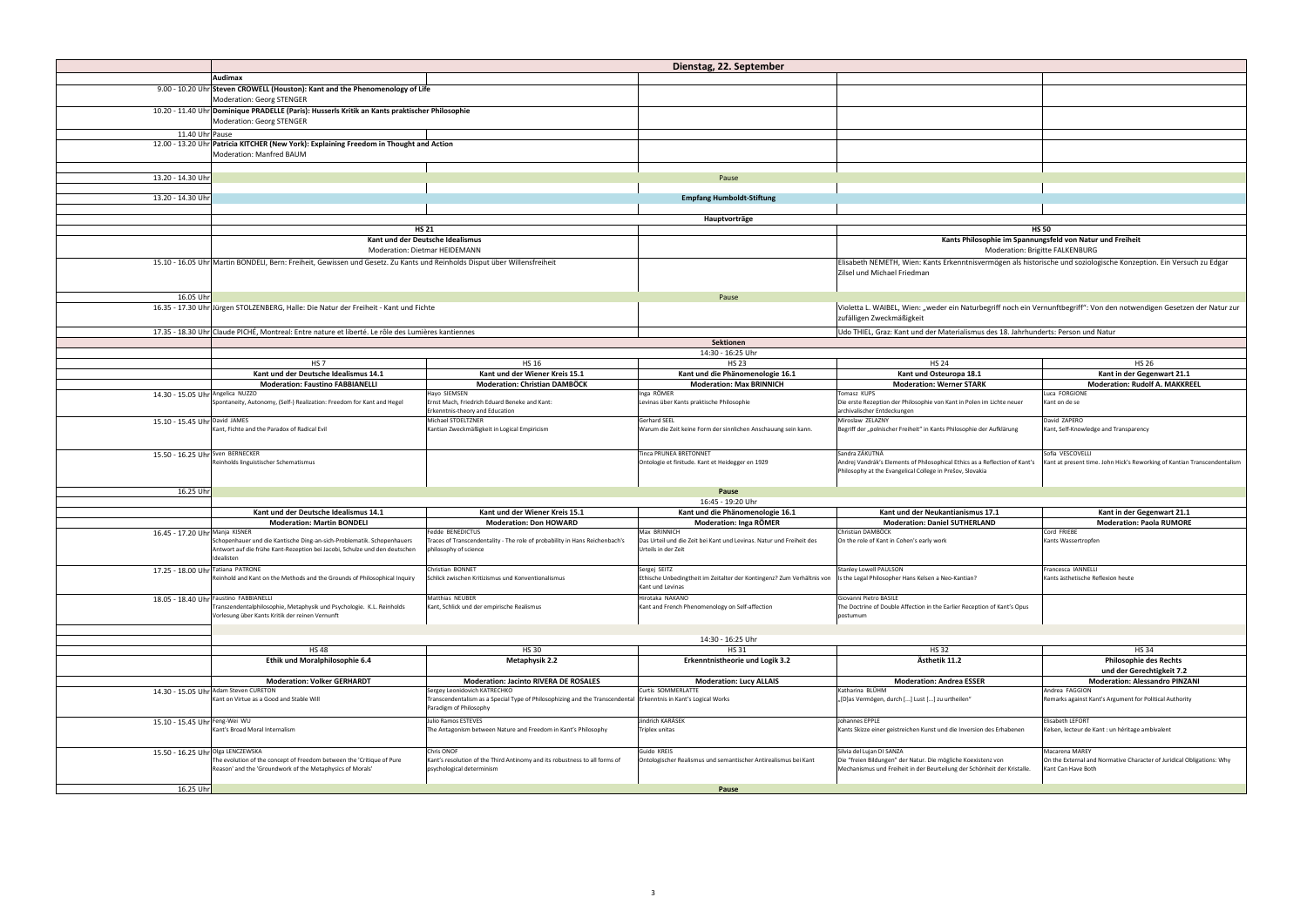|                                                                                        |                                                                               | Dienstag, 22. September                                                                                |                                                   |                                                              |
|----------------------------------------------------------------------------------------|-------------------------------------------------------------------------------|--------------------------------------------------------------------------------------------------------|---------------------------------------------------|--------------------------------------------------------------|
|                                                                                        |                                                                               | 16:45 - 19:20 Uhr                                                                                      |                                                   |                                                              |
| <b>Ethik und Moralphilosophie 6.4</b>                                                  | <b>Metaphysik 2.2</b>                                                         | Erkenntnistheorie und Logik 3.2                                                                        | Ästhetik 11.2                                     | <b>Philosophie des Rechts</b>                                |
|                                                                                        |                                                                               |                                                                                                        |                                                   | und der Gerechtigkeit 7.2                                    |
| <b>Moderation: Rainer FORST</b>                                                        | <b>Moderation: Falk WUNDERLICH</b>                                            | <b>Moderation: Hoke ROBINSON</b>                                                                       | <b>Moderation: Francois CALORI</b>                | <b>Moderation: Rainer ZACZYK</b>                             |
|                                                                                        | Anselmo APORTONE                                                              | Angela BREITENBACH                                                                                     | Thomas KHURANA                                    | Jean-Christophe MERLE                                        |
| e in Kantian Ethics                                                                    | The Concept of the Supersensible in the Light of the "System of the Critique" | Understanding, Knowledge, and the Touchstone of Truth                                                  | Kant on Second Nature                             | Die Billigkeit bei Kant                                      |
|                                                                                        | Giuseppe D'ALESSANDRO                                                         | Leslie STEVENSON                                                                                       | Robert DORAN                                      | Melissa Seymour FAHMY                                        |
| es höchsten Guts                                                                       | Glaube und Vernunft, Freiheit und Natur                                       | Kant's Sensational Philosophy                                                                          | Heroic Subjectivity in Kant's Dynamically Sublime | The Kantian Innate Right to Freedom: Independence from What? |
|                                                                                        | Joe SAUNDERS                                                                  | Andrew STEPHENSON                                                                                      | Predrag ŠUSTAR                                    | Jeppe VON PLATZ                                              |
| d die aktive und die passive Seite der Selbstverpflichtung                             | We Must Act Under the Idea of Freedom                                         | Kant, the Paradox of Knowability, and the Meaning of 'Experience'                                      | Beyond Formalism in Kant's Fine Art               | Kant and the Question of Economic Inequality                 |
|                                                                                        | Rodica CROITORU                                                               | Marcos César SENEDA                                                                                    | Joseph TINGUELY                                   | Ava Thomas WRIGHT                                            |
| übersinnlich Natur: Vom Freiheitsgesetz der KpV zur                                    | Reason "as if" Investigator of Nature                                         | The Extra-logical Strategy Constructed by Kant to Define Concepts and                                  | Streiten and the Public Form of Judgment          | Two Failures of Ripstein's Conception of Kantian Freedom as  |
|                                                                                        |                                                                               | Intuitions as Inversely Polar Representations                                                          |                                                   | "Purposiveness"                                              |
|                                                                                        |                                                                               |                                                                                                        |                                                   |                                                              |
|                                                                                        |                                                                               | 14:30 - 16:25 Uhr                                                                                      |                                                   |                                                              |
| <b>HS41</b>                                                                            | <b>HS42</b>                                                                   | <b>HS46</b>                                                                                            |                                                   |                                                              |
| <b>Metaphysik 2.3</b>                                                                  | <b>Ethik und Moralphilosophie 6.5</b>                                         | Ästhetik 11.3                                                                                          |                                                   |                                                              |
| <b>Moderation: Karl AMERIKS</b>                                                        | <b>Moderation: Stefano BACIN</b>                                              | <b>Moderation: Bernd DÖRFLINGER</b>                                                                    |                                                   |                                                              |
|                                                                                        | <b>Robert GREENBERG</b>                                                       | Stefan KLINGNER                                                                                        |                                                   |                                                              |
| ons and Grounding                                                                      | Freedom, Time, and the Imputability of Actions                                | Das Problem der Hervorbringung schöner Gegenstände bei Kant                                            |                                                   |                                                              |
|                                                                                        | Jens GILLESSEN                                                                | Andreas ECKL                                                                                           |                                                   |                                                              |
| ntal Philosophy?' on Opus Postumum last pages                                          | Relevante Handlungsbeschreibung und Universalisierung. Zu William D. Ross'    | Das Prinzip der "Zweckmäßigkeit" in der Kritik der Urteilskraft und seine                              |                                                   |                                                              |
|                                                                                        | Kritik an Kants Anwendung des Kategorischen Imperativs                        | sachliche Vor-bereitung in der Kritik der reinen Vernunft                                              |                                                   |                                                              |
|                                                                                        | David ESPINET                                                                 | Ted KINNAMAN                                                                                           |                                                   |                                                              |
|                                                                                        | Sittlich vermittelte Lust. Kant über das höchste menschliche Gut              | Kant on the Cognitive Significance of Genius                                                           |                                                   |                                                              |
|                                                                                        |                                                                               | Pause                                                                                                  |                                                   |                                                              |
|                                                                                        |                                                                               | 16:45 - 19:20 Uhr                                                                                      |                                                   |                                                              |
| <b>Metaphysik 2.3</b>                                                                  | <b>Ethik und Moralphilosophie 6.5</b>                                         | Ästhetik 11.3                                                                                          |                                                   |                                                              |
| <b>Moderation: Marcus WILLASCHEK</b>                                                   | <b>Moderation: Luca FONNESU</b>                                               | <b>Moderation: Piero GIORDANETTI</b>                                                                   |                                                   |                                                              |
| <b>TSCH</b>                                                                            | Krista THOMASON                                                               | Anna-Maria Charlotte BARTSCH                                                                           |                                                   |                                                              |
| der Aufhebung der Vernunft                                                             | A Good Enough Heart: Kant and the Cultivation of Emotion                      | Kant und das Formproblem. Ein Plädoyer für einen ästhetischen<br>Formalismus.                          |                                                   |                                                              |
| SINA                                                                                   | Federica BASAGLIA                                                             | Kathleen HARBIN                                                                                        |                                                   |                                                              |
| hysics (and Geometry) Lie: A Reading of Prolegomena §38   Kants tierethisches Argument |                                                                               | The Non-Normative 'Demand' of Judgments of Taste                                                       |                                                   |                                                              |
|                                                                                        | Stefan BIRD-POLLAN                                                            | C.E. EMMER                                                                                             |                                                   |                                                              |
| ch-formalen Phänomenologie                                                             | An Idealist View of the Moral Law                                             | Kiesewetter, Kant, and the Problem of Poetic Beauty                                                    |                                                   |                                                              |
|                                                                                        | Christoph SCHMIDT-PETRI<br>Kant on owning and giving away one's body          | Daniel Brian LARKIN<br>The Ugly Truth of Ugliness in Kant's Aesthetics                                 |                                                   |                                                              |
|                                                                                        |                                                                               |                                                                                                        |                                                   |                                                              |
|                                                                                        |                                                                               | Universitätsbibliothek Wien, Großer Lesesaal                                                           |                                                   |                                                              |
|                                                                                        |                                                                               | utellingere "fferne" "Harrison" Anglikeminese og lægening Kont in Wien, in Österneick und in Osternene |                                                   |                                                              |

|                                  |                                                                                                                       |                                                                                                                                                        | Dienstag, 22. September                                                                                                                     |
|----------------------------------|-----------------------------------------------------------------------------------------------------------------------|--------------------------------------------------------------------------------------------------------------------------------------------------------|---------------------------------------------------------------------------------------------------------------------------------------------|
|                                  |                                                                                                                       |                                                                                                                                                        | 16:45 - 19:20 Uhr                                                                                                                           |
|                                  | <b>Ethik und Moralphilosophie 6.4</b>                                                                                 | <b>Metaphysik 2.2</b>                                                                                                                                  | <b>Erkenntnistheorie und Logik 3.2</b>                                                                                                      |
|                                  |                                                                                                                       |                                                                                                                                                        |                                                                                                                                             |
|                                  | <b>Moderation: Rainer FORST</b>                                                                                       | <b>Moderation: Falk WUNDERLICH</b>                                                                                                                     | <b>Moderation: Hoke ROBINSON</b>                                                                                                            |
|                                  |                                                                                                                       | Anselmo APORTONE                                                                                                                                       | Angela BREITENBACH                                                                                                                          |
| 16.45 - 17.20 Uhr Donald WISLON  | Murder and Violence in Kantian Ethics                                                                                 | The Concept of the Supersensible in the Light of the "System of the Critique"                                                                          | Understanding, Knowledge, and the Touchstone of Truth                                                                                       |
| 17.25 - 18.00 Uhr Georg SANS     | Die Erwartbarkeit des höchsten Guts                                                                                   | Giuseppe D'ALESSANDRO<br>Glaube und Vernunft, Freiheit und Natur                                                                                       | Leslie STEVENSON<br>Kant's Sensational Philosophy                                                                                           |
| 18.05 - 18.40 Uhr Reza MOSAYEBI  | Homo noumenon und die aktive und die passive Seite der Selbstverpflichtung                                            | Joe SAUNDERS<br>We Must Act Under the Idea of Freedom                                                                                                  | Andrew STEPHENSON<br>Kant, the Paradox of Knowability, and the Meaning of 'Experi                                                           |
| 18.45 - 19.20 Uhr Werner EULER   | Die sinnliche und die übersinnlich Natur: Vom Freiheitsgesetz der KpV zur<br>freien Natur in der KU                   | Rodica CROITORU<br>Reason "as if" Investigator of Nature                                                                                               | Marcos César SENEDA<br>The Extra-logical Strategy Constructed by Kant to Define Con<br>Intuitions as Inversely Polar Representations        |
|                                  |                                                                                                                       |                                                                                                                                                        |                                                                                                                                             |
|                                  |                                                                                                                       |                                                                                                                                                        | 14:30 - 16:25 Uhr                                                                                                                           |
|                                  | <b>HS41</b>                                                                                                           | <b>HS42</b>                                                                                                                                            | <b>HS46</b>                                                                                                                                 |
|                                  | <b>Metaphysik 2.3</b>                                                                                                 | Ethik und Moralphilosophie 6.5                                                                                                                         | Ästhetik 11.3                                                                                                                               |
|                                  | <b>Moderation: Karl AMERIKS</b>                                                                                       | <b>Moderation: Stefano BACIN</b>                                                                                                                       | <b>Moderation: Bernd DÖRFLINGER</b>                                                                                                         |
| 14.30 - 15.05 Uhr Eric WATKINS   | Kant on Real Conditions and Grounding                                                                                 | Robert GREENBERG<br>Freedom, Time, and the Imputability of Actions                                                                                     | Stefan KLINGNER<br>Das Problem der Hervorbringung schöner Gegenstände bei K                                                                 |
| 15.10 - 15.45 Uhr Kristina KERSA | 'What is Transcendental Philosophy?' on Opus Postumum last pages                                                      | Jens GILLESSEN<br>Relevante Handlungsbeschreibung und Universalisierung. Zu William D. Ross'<br>Kritik an Kants Anwendung des Kategorischen Imperativs | Andreas ECKL<br>Das Prinzip der "Zweckmäßigkeit" in der Kritik der Urteilskraf<br>sachliche Vor-bereitung in der Kritik der reinen Vernunft |
| 15.50 - 16.25 Uhr Henny BLOMME   | Kant on Cold                                                                                                          | David ESPINET<br>Sittlich vermittelte Lust. Kant über das höchste menschliche Gut                                                                      | Ted KINNAMAN<br>Kant on the Cognitive Significance of Genius                                                                                |
| 16.25 Uhr                        |                                                                                                                       |                                                                                                                                                        | Pause                                                                                                                                       |
|                                  |                                                                                                                       |                                                                                                                                                        | 16:45 - 19:20 Uhr                                                                                                                           |
|                                  | <b>Metaphysik 2.3</b>                                                                                                 | Ethik und Moralphilosophie 6.5                                                                                                                         | Ästhetik 11.3                                                                                                                               |
|                                  | <b>Moderation: Marcus WILLASCHEK</b>                                                                                  | <b>Moderation: Luca FONNESU</b>                                                                                                                        | <b>Moderation: Piero GIORDANETTI</b>                                                                                                        |
|                                  | 16.45 - 17.20 Uhr Hanno BIRKEN-BERTSCH<br>Kants Warnung vor der Aufhebung der Vernunft                                | Krista THOMASON<br>A Good Enough Heart: Kant and the Cultivation of Emotion                                                                            | Anna-Maria Charlotte BARTSCH<br>Kant und das Formproblem. Ein Plädoyer für einen ästhetisch<br>Formalismus.                                 |
|                                  | 17.25 - 18.00 Uhr James Anthony MESSINA<br>Where the Laws of Physics (and Geometry) Lie: A Reading of Prolegomena §38 | Federica BASAGLIA<br>Kants tierethisches Argument                                                                                                      | Kathleen HARBIN<br>The Non-Normative 'Demand' of Judgments of Taste                                                                         |
|                                  | 18.05 - 18.40 Uhr Valentin KANAWROW<br>Wege zu einer kritisch-formalen Phänomenologie                                 | Stefan BIRD-POLLAN<br>An Idealist View of the Moral Law                                                                                                | C.E. EMMER<br>Kiesewetter, Kant, and the Problem of Poetic Beauty                                                                           |
| 18.45 - 19.20 Uhr                |                                                                                                                       | Christoph SCHMIDT-PETRI<br>Kant on owning and giving away one's body                                                                                   | Daniel Brian LARKIN<br>The Ugly Truth of Ugliness in Kant's Aesthetics                                                                      |
|                                  |                                                                                                                       |                                                                                                                                                        |                                                                                                                                             |
| 20:00                            |                                                                                                                       |                                                                                                                                                        | Universitätsbibliothek Wien, Großer Lesesaal<br>Ausstellungseröffnung "Umwege. Annäherungen an Immanuel Kant in Wien                        |

**Ausstellungseröffnung "Umwege. Annäherungen an Immanuel Kant in Wien, in Österreich und in Osteuropa"**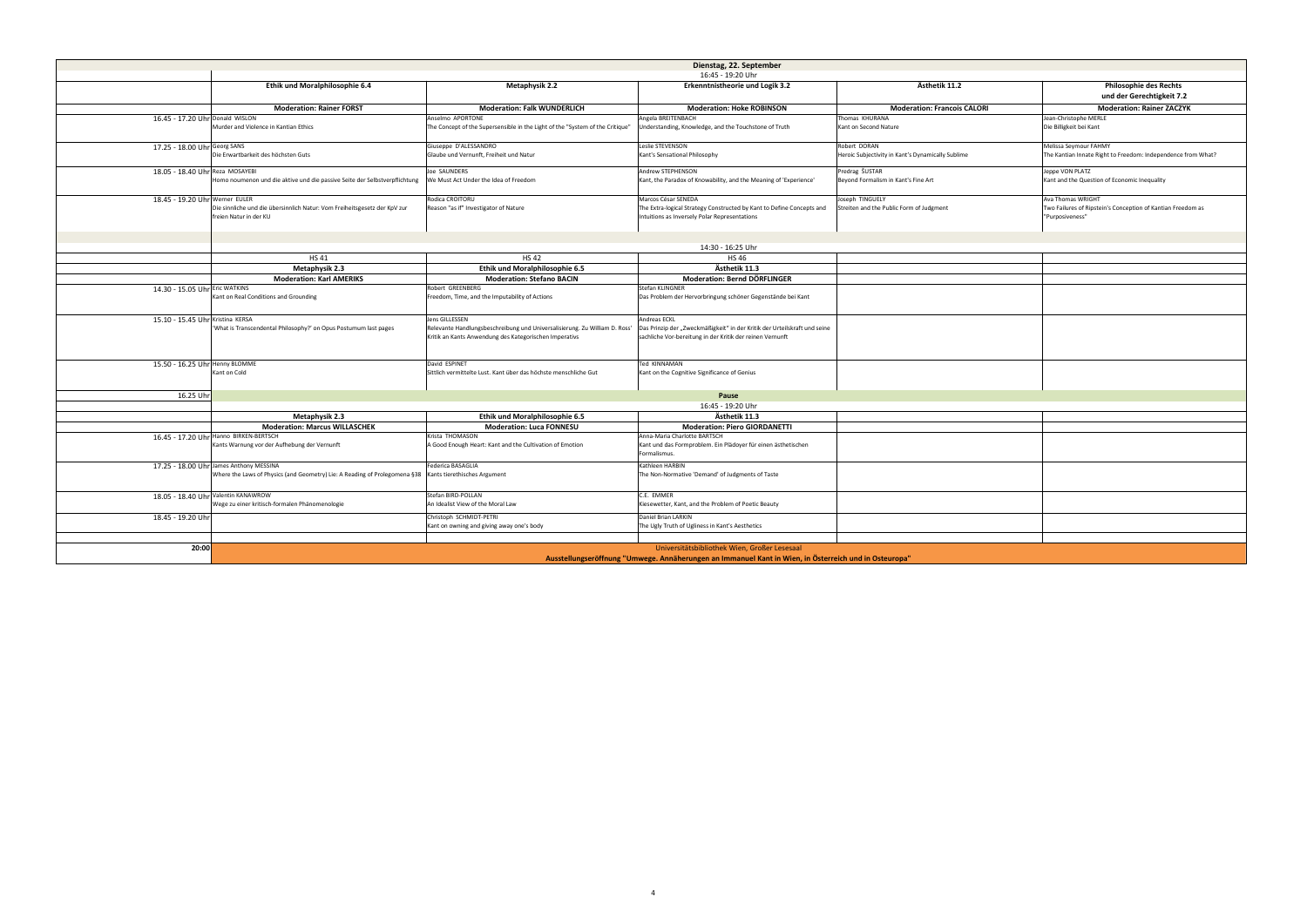|                                       | <b>Audimax</b>                                                                                                                                                      |                                                                                                                                                     | Mittwoch, 23. Sep                                                                                          |
|---------------------------------------|---------------------------------------------------------------------------------------------------------------------------------------------------------------------|-----------------------------------------------------------------------------------------------------------------------------------------------------|------------------------------------------------------------------------------------------------------------|
|                                       | Plenarvorträge: Freiheit in Religion und Moralphilosophie                                                                                                           |                                                                                                                                                     |                                                                                                            |
|                                       | 9.00 - 10.20 Uhr Rudolf LANGTHALER (Wien): "um zum Glauben Platz zu bekommen": Verschiedene Gestalten des kantischen "Vernunftglaubens"<br>Moderation: Birgit RECKI |                                                                                                                                                     |                                                                                                            |
|                                       | 10.20 - 11.40 Uhr Pauline KLEINGELD (Groningen): Freedom as Self-Legislation<br>Moderation: Birgit RECKI                                                            |                                                                                                                                                     |                                                                                                            |
| 11.40 Uhr Pause                       |                                                                                                                                                                     |                                                                                                                                                     |                                                                                                            |
|                                       | 12.00 - 13.20 Uhr Tobias ROSEFELDT (Berlin): Noumenale Freiheit und Moralität<br>Moderation: Heiner KLEMME                                                          |                                                                                                                                                     |                                                                                                            |
|                                       |                                                                                                                                                                     |                                                                                                                                                     |                                                                                                            |
| 13.20 - 14.30 Uhr                     |                                                                                                                                                                     |                                                                                                                                                     | Pause                                                                                                      |
| 13.20 - 14.30 Uhr                     |                                                                                                                                                                     |                                                                                                                                                     | <b>HOHE LUFT live</b>                                                                                      |
|                                       |                                                                                                                                                                     |                                                                                                                                                     |                                                                                                            |
|                                       |                                                                                                                                                                     | <b>HS 21</b>                                                                                                                                        | Hauptvorträge                                                                                              |
|                                       |                                                                                                                                                                     | Kants Philosophie der Natur                                                                                                                         |                                                                                                            |
|                                       |                                                                                                                                                                     | Moderation: Dietmar HEIDEMANN                                                                                                                       |                                                                                                            |
|                                       | 14.30 - 15.25 Uhr Brigitte FALKENBURG, Dortmund: Das Experiment der Vernunft und die kosmologische Erkenntnis                                                       |                                                                                                                                                     |                                                                                                            |
| 15.25 Uhr                             |                                                                                                                                                                     |                                                                                                                                                     | Pause                                                                                                      |
|                                       | 15.55 - 16.50 Uhr Daniel SUTHERLAND, Chicago: Kant's Applied Mathematics                                                                                            |                                                                                                                                                     |                                                                                                            |
|                                       |                                                                                                                                                                     |                                                                                                                                                     |                                                                                                            |
|                                       | 16.55 - 17.50 Uhr Jacinto Rivera DE ROSALES CHACÓN, Madrid: Die Subjektivität und der organische Leib                                                               |                                                                                                                                                     |                                                                                                            |
|                                       |                                                                                                                                                                     |                                                                                                                                                     | Sektionen                                                                                                  |
|                                       |                                                                                                                                                                     |                                                                                                                                                     | 14:30 - 16:25 U                                                                                            |
|                                       | <b>HS7</b>                                                                                                                                                          | <b>HS 16</b>                                                                                                                                        | <b>HS 23</b>                                                                                               |
|                                       | Ethik und Moralphilosophie 6.6                                                                                                                                      | <b>Erkenntnistheorie und Logik 3.3</b>                                                                                                              | Anthropologie und Ps                                                                                       |
|                                       | <b>Moderation: Karl AMERIKS</b>                                                                                                                                     | <b>Moderation: Sven BERNECKER</b>                                                                                                                   | <b>Moderation: Claudia</b>                                                                                 |
| 14.30 - 15.05 Uhr Shotaro TAHARA      | Was gibt den kategorischen Imperativ?                                                                                                                               | Rudolf A. MAKKREEL<br>Kant on Cognition, Comprehension and Knowledge                                                                                | Michael Bennett McNULTY<br>Kant on Empirical Psychology and Experim                                        |
| 15.10 - 15.45 Uhr Matthé SCHOLTEN     | For What It's Worth: Praise, Blame, and the Excuse of Inadvertence                                                                                                  | Michael OBERST<br>Analytic Knowledge of Things in Themselves - the Example of Simple Parts                                                          | Alyona KHARITONOVA<br>Die Eigenart des Kantschen Anthropologie-                                            |
| 15.50 - 16.25 Uhr Carsten OLK         | Compassion from Duty? Some Considerations on the Compatibility of                                                                                                   | Ludmila Ludmilova GUENOVA<br>Kant's Theory of Concept Formation                                                                                     | Riccardo MARTINELLI<br>Natural aptitude (Naturell) in Kant's doctri                                        |
|                                       | Compassionate Ethics and Ethics of Duty                                                                                                                             |                                                                                                                                                     |                                                                                                            |
| 16.25 Uhr                             |                                                                                                                                                                     |                                                                                                                                                     | Pause<br>16:45 - 19:20 Ul                                                                                  |
|                                       | Ethik und Moralphilosophie 6.6                                                                                                                                      | <b>Erkenntnistheorie und Logik 3.3</b>                                                                                                              | Anthropologie und Ps                                                                                       |
|                                       | <b>Moderation: Jochen BOJANOWSKI</b>                                                                                                                                | <b>Moderation: Mario CAIMI</b>                                                                                                                      | <b>Moderation: Ud</b>                                                                                      |
| 16.45 - 17.20 Uhr Ansgar LYSSY        | Über den Begriff der Menschheit bei Kant                                                                                                                            | Tamás HANKOVSZKY<br>Der Ort der transzendentalen Logik im System der Logik bei Kant                                                                 | Ji Young KANG<br>Prinzip der eigenen Glückseligkeit als regul<br>prospektiv-handlungsleitendes Prinzip des |
| 17.25 - 18.00 Uhr Rafeeq Arijit HASAN | Autonomy and Practical Reason: Rousseau Versus Kant                                                                                                                 | Thomas HOFFMANN<br>Sind Tiere transzendentale Subjekte? Zum Problem eines Bewusstseins bei<br>Tieren am Beispiel von Kants Theorie des Bewusstseins | Stefanie BUCHENAU<br>Menschenwürde. Kant, Cicero und die Ant                                               |
| 18.05 - 18.40 Uhr Paola GAMBERINI     | From Wish to Hope: Kant and the Puzzles of Happiness                                                                                                                | Thomas LAND<br>Conceptualism and the Objection from Animals                                                                                         | Katharina Teresa KRAUS<br>Inner experience and I as object                                                 |
|                                       | 18.45 - 19.20 Uhr Elke Elisabeth SCHMIDT<br>Moralischer Realismus, Kant und das Gewissen                                                                            | Patricia KAUARK-LEITE<br>Explanation of Nature and Nature of Explanation in Kant                                                                    |                                                                                                            |
|                                       |                                                                                                                                                                     |                                                                                                                                                     |                                                                                                            |
|                                       | <b>HS48</b>                                                                                                                                                         | <b>HS30</b>                                                                                                                                         | <b>HS 31</b>                                                                                               |
|                                       | <b>Teleologie 5.2</b>                                                                                                                                               | <b>Religion und Theologie 10.2</b>                                                                                                                  | Kant und der Deutsche I                                                                                    |
|                                       | <b>Moderation: António MARQUES</b>                                                                                                                                  | <b>Moderation: Margit RUFFING</b>                                                                                                                   | <b>Moderation: Stefan B</b>                                                                                |
| 14.30 - 15.05 Uhr Sandra PALERMO      | Einheit, Ganzheit und Zweckmäßigkeit. Überlegungen zum Begriff des<br>Synthetisch-Allgemeinen im §77 der Kritik der Urteilskraft                                    | Patricia M. CALTON<br>Kant's Mature Conception of "Eternity" as Our Free Choice of the Subjective<br>Ground of Individual Phenomenal Actions        | Vitali BAHDANAU<br>Autonomie und ihr spekulativer Grund                                                    |
| 15.10 - 15.45 Uhr Reed WINEGAR        | God's Mind in the 3rd Critique                                                                                                                                      | Christian Viktor HAMM<br>Das Ende aller Dinge: ein Spiel mit Ideen                                                                                  | Giovanni GERARDI<br>Kantische Motive in Hegels früher Konzept                                              |
| 15.50 - 16.25 Uhr Nir FRIEDMAN        | The Regulative Ground of Empirical Knowledge                                                                                                                        | Christian DANZ<br>Natur und Freiheit in Kants Religionsphilosophie                                                                                  | Hernán PRINGE<br>Maimon's theory of differentials and the q                                                |
| 16.25 Uhr                             |                                                                                                                                                                     |                                                                                                                                                     | Pause                                                                                                      |
|                                       |                                                                                                                                                                     |                                                                                                                                                     |                                                                                                            |

|                                                                                               |                                                                                                                                                     | Mittwoch, 23. September                                                                                           |                                                                                                                                  |                                                                                                                                    |
|-----------------------------------------------------------------------------------------------|-----------------------------------------------------------------------------------------------------------------------------------------------------|-------------------------------------------------------------------------------------------------------------------|----------------------------------------------------------------------------------------------------------------------------------|------------------------------------------------------------------------------------------------------------------------------------|
|                                                                                               |                                                                                                                                                     |                                                                                                                   |                                                                                                                                  |                                                                                                                                    |
| : Freiheit in Religion und Moralphilosophie<br>rgit RECKI                                     | HALER (Wien): "um zum Glauben Platz zu bekommen": Verschiedene Gestalten des kantischen "Vernunftglaubens"                                          |                                                                                                                   |                                                                                                                                  |                                                                                                                                    |
| <b>GELD (Groningen): Freedom as Self-Legislation</b><br>rgit RECKI                            |                                                                                                                                                     |                                                                                                                   |                                                                                                                                  |                                                                                                                                    |
| LDT (Berlin): Noumenale Freiheit und Moralität<br>einer KLEMME                                |                                                                                                                                                     |                                                                                                                   |                                                                                                                                  |                                                                                                                                    |
|                                                                                               |                                                                                                                                                     |                                                                                                                   |                                                                                                                                  |                                                                                                                                    |
|                                                                                               |                                                                                                                                                     | Pause                                                                                                             |                                                                                                                                  |                                                                                                                                    |
|                                                                                               |                                                                                                                                                     | <b>HOHE LUFT live</b>                                                                                             |                                                                                                                                  |                                                                                                                                    |
|                                                                                               |                                                                                                                                                     | Hauptvorträge                                                                                                     |                                                                                                                                  |                                                                                                                                    |
|                                                                                               | <b>HS 21</b>                                                                                                                                        |                                                                                                                   |                                                                                                                                  | <b>HS 50</b>                                                                                                                       |
|                                                                                               | Kants Philosophie der Natur<br><b>Moderation: Dietmar HEIDEMANN</b>                                                                                 |                                                                                                                   |                                                                                                                                  | Kants Philosophie der Freiheit<br><b>Moderation: Volker GERHARDT</b>                                                               |
| <b>IBURG, Dortmund: Das Experiment der Vernunft und die kosmologische Erkenntnis</b>          |                                                                                                                                                     |                                                                                                                   | Rainer FORST, Frankfurt am Main: Kants Republikanismus. Eine Grundlegung                                                         |                                                                                                                                    |
|                                                                                               |                                                                                                                                                     | Pause                                                                                                             |                                                                                                                                  |                                                                                                                                    |
| LAND, Chicago: Kant's Applied Mathematics                                                     |                                                                                                                                                     |                                                                                                                   | Günter ZÖLLER, München: "General Civic Liberty." Kant's Republicanism and Its Historico-Systematic Context                       |                                                                                                                                    |
| DE ROSALES CHACÓN, Madrid: Die Subjektivität und der organische Leib                          |                                                                                                                                                     |                                                                                                                   | Jens TIMMERMANN, St. Andrews: The Law and the Good: Kant's Paradox of Method                                                     |                                                                                                                                    |
|                                                                                               |                                                                                                                                                     |                                                                                                                   |                                                                                                                                  |                                                                                                                                    |
|                                                                                               |                                                                                                                                                     | Sektionen                                                                                                         |                                                                                                                                  |                                                                                                                                    |
| <b>HS 7</b>                                                                                   | <b>HS 16</b>                                                                                                                                        | 14:30 - 16:25 Uhr<br><b>HS 23</b>                                                                                 | <b>HS 24</b>                                                                                                                     | <b>HS 26</b>                                                                                                                       |
| <b>Ethik und Moralphilosophie 6.6</b>                                                         | <b>Erkenntnistheorie und Logik 3.3</b>                                                                                                              | Anthropologie und Psychologie 9.2                                                                                 | Kant und die vorkritische Philosophie 1.2                                                                                        | Ästhetik 11.4                                                                                                                      |
| <b>Moderation: Karl AMERIKS</b>                                                               | <b>Moderation: Sven BERNECKER</b>                                                                                                                   | <b>Moderation: Claudia BICKMANN</b>                                                                               | <b>Moderation: Robert THEIS</b>                                                                                                  | <b>Moderation: Reinhard BRANDT</b>                                                                                                 |
| gorischen Imperativ?                                                                          | Rudolf A. MAKKREEL<br>Kant on Cognition, Comprehension and Knowledge                                                                                | Michael Bennett McNULTY<br>Kant on Empirical Psychology and Experimentation                                       | Veit Justus ROLLMANN<br>Kant von früh bis spät: Metaphysik und Mathematik von der<br>Erstlingsschrift bis zum Nachlasswerk       | Ulrich SCHLÖSSER<br>Gibt es eine Theorie über die Mitteilbarkeit der Erkenntnisse bei Kant?                                        |
| h: Praise, Blame, and the Excuse of Inadvertence                                              | Michael OBERST<br>Analytic Knowledge of Things in Themselves - the Example of Simple Parts                                                          | Alyona KHARITONOVA<br>Die Eigenart des Kantschen Anthropologie-Projekts im 18. Jahrhundert                        | Luciana MARTÍNEZ<br>Die Lehre vom Genie in Kants Vorlesungen über Philosophische<br>Enzyklopädie                                 | Rona COHEN<br>Beyond the Antagonism between Nature and Freedom: On the Human<br>Body in The Critique of Judgment                   |
| Duty? Some Considerations on the Compatibility of<br>hics and Ethics of Duty                  | Ludmila Ludmilova GUENOVA<br>Kant's Theory of Concept Formation                                                                                     | Riccardo MARTINELLI<br>Natural aptitude (Naturell) in Kant's doctrine of character                                |                                                                                                                                  | Andrija SOC<br>Kant's Phenomenology of Aesthetic Experience                                                                        |
|                                                                                               |                                                                                                                                                     | Pause                                                                                                             |                                                                                                                                  |                                                                                                                                    |
|                                                                                               |                                                                                                                                                     | 16:45 - 19:20 Uhr                                                                                                 |                                                                                                                                  |                                                                                                                                    |
| <b>Ethik und Moralphilosophie 6.6</b>                                                         | <b>Erkenntnistheorie und Logik 3.3</b>                                                                                                              | Anthropologie und Psychologie 9.2                                                                                 | <b>Erkenntnistheorie und Logik 3.4</b>                                                                                           | Ästhetik 11.4                                                                                                                      |
| <b>Moderation: Jochen BOJANOWSKI</b><br>er Menschheit bei Kant                                | <b>Moderation: Mario CAIMI</b><br>Tamás HANKOVSZKY<br>Der Ort der transzendentalen Logik im System der Logik bei Kant                               | <b>Moderation: Udo THIEL</b><br>Ji Young KANG<br>Prinzip der eigenen Glückseligkeit als regulativ-evaluatives und | <b>Moderation: Claudio LA ROCCA</b><br>Andrew CHIGNELL<br>Why should we "dare to know"? Nature, freedom, and the norms of assent | <b>Moderation: Philipp SCHALLER</b><br>Monika JOVANOVIC<br>Why Beauty Has to be a Property? Kant's Critique of Taste and Its Meta- |
|                                                                                               |                                                                                                                                                     | prospektiv-handlungsleitendes Prinzip des nichtmoralischen Handelns                                               |                                                                                                                                  | aesthetic Implications                                                                                                             |
| ictical Reason: Rousseau Versus Kant                                                          | Thomas HOFFMANN<br>Sind Tiere transzendentale Subjekte? Zum Problem eines Bewusstseins bei<br>Tieren am Beispiel von Kants Theorie des Bewusstseins | Stefanie BUCHENAU<br>Menschenwürde. Kant, Cicero und die Anthropologie Christian Garves                           | Giuseppe MOTTA<br>Kants Apperzeption. Position, Form und Inhalte des § 16 der B-Deduktion                                        | Mojca KUPLEN<br>s There a Possibility of an Ugly Aesthetic Idea in Kant's Aesthetics?                                              |
| e: Kant and the Puzzles of Happiness                                                          | Thomas LAND<br>Conceptualism and the Objection from Animals                                                                                         | Katharina Teresa KRAUS<br>Inner experience and I as object                                                        | Bianca ANCILLOTTI<br>On the Uniqueness of Kant's Transcendental Proofs                                                           | Samuel A STONER<br>On the Primacy of the Spectator in §49 of Kant's Third Critique                                                 |
| MIDT<br>mus, Kant und das Gewissen                                                            | Patricia KAUARK-LEITE<br>Explanation of Nature and Nature of Explanation in Kant                                                                    |                                                                                                                   | Stefanie GRÜNE<br>Sensible Synthesis and the Intuition of Space                                                                  | Marc Nicolas SOMMER<br>Der ästhetische Gemeinsinn als ursprüngliche Vermittlung von Natur und<br>Freiheit                          |
| <b>HS48</b>                                                                                   | <b>HS30</b>                                                                                                                                         | <b>HS31</b>                                                                                                       | <b>HS32</b>                                                                                                                      | <b>HS34</b>                                                                                                                        |
| Teleologie 5.2                                                                                | <b>Religion und Theologie 10.2</b>                                                                                                                  | Kant und der Deutsche Idealismus 14.2                                                                             | Wissenschafts- und Naturphilosophie 4.2                                                                                          | Ethik und Moralphilosophie 6.7                                                                                                     |
| <b>Moderation: António MARQUES</b>                                                            | <b>Moderation: Margit RUFFING</b><br>Patricia M. CALTON                                                                                             | <b>Moderation: Stefan BIRD-POLLAN</b><br>Vitali BAHDANAU                                                          | <b>Moderation: Thomas POSCH</b><br>Silvia DE BIANCHI                                                                             | <b>Moderation: Georg MOHR</b><br>Samuel CAMENZIND                                                                                  |
| und Zweckmäßigkeit. Überlegungen zum Begriff des<br>neinen im §77 der Kritik der Urteilskraft | Kant's Mature Conception of "Eternity" as Our Free Choice of the Subjective<br>Ground of Individual Phenomenal Actions                              | Autonomie und ihr spekulativer Grund                                                                              | Kant's transcendental philosophy and scientific observation                                                                      | Tierversuche im Kontext der Pflicht gegen sich selbst als moralisches<br>Wesen                                                     |
| 3rd Critique                                                                                  | Christian Viktor HAMM<br>Das Ende aller Dinge: ein Spiel mit Ideen                                                                                  | Giovanni GERARDI<br>Kantische Motive in Hegels früher Konzeption einer Volksbildung                               | Kari VÄYRYNEN<br>Philosophie, Geographie, Geschichte: eine 'kosmopolitische' Vermittlung<br>der Natur und Freiheit bei Kant      | Christel FRICKE<br>Kant's Moral Theory: A Divine Command Theory in Disguise                                                        |
| bund of Empirical Knowledge                                                                   | Christian DANZ<br>Natur und Freiheit in Kants Religionsphilosophie                                                                                  | Hernán PRINGE<br>Maimon's theory of differentials and the question quid juris?                                    | Michael ROHLF<br>Affinity and Systematicity in the First Critique                                                                | Stefano BACIN<br>Under the Guise of the Good: Kant and a Tenet of Moral Rationalism                                                |
|                                                                                               |                                                                                                                                                     | Pause                                                                                                             |                                                                                                                                  |                                                                                                                                    |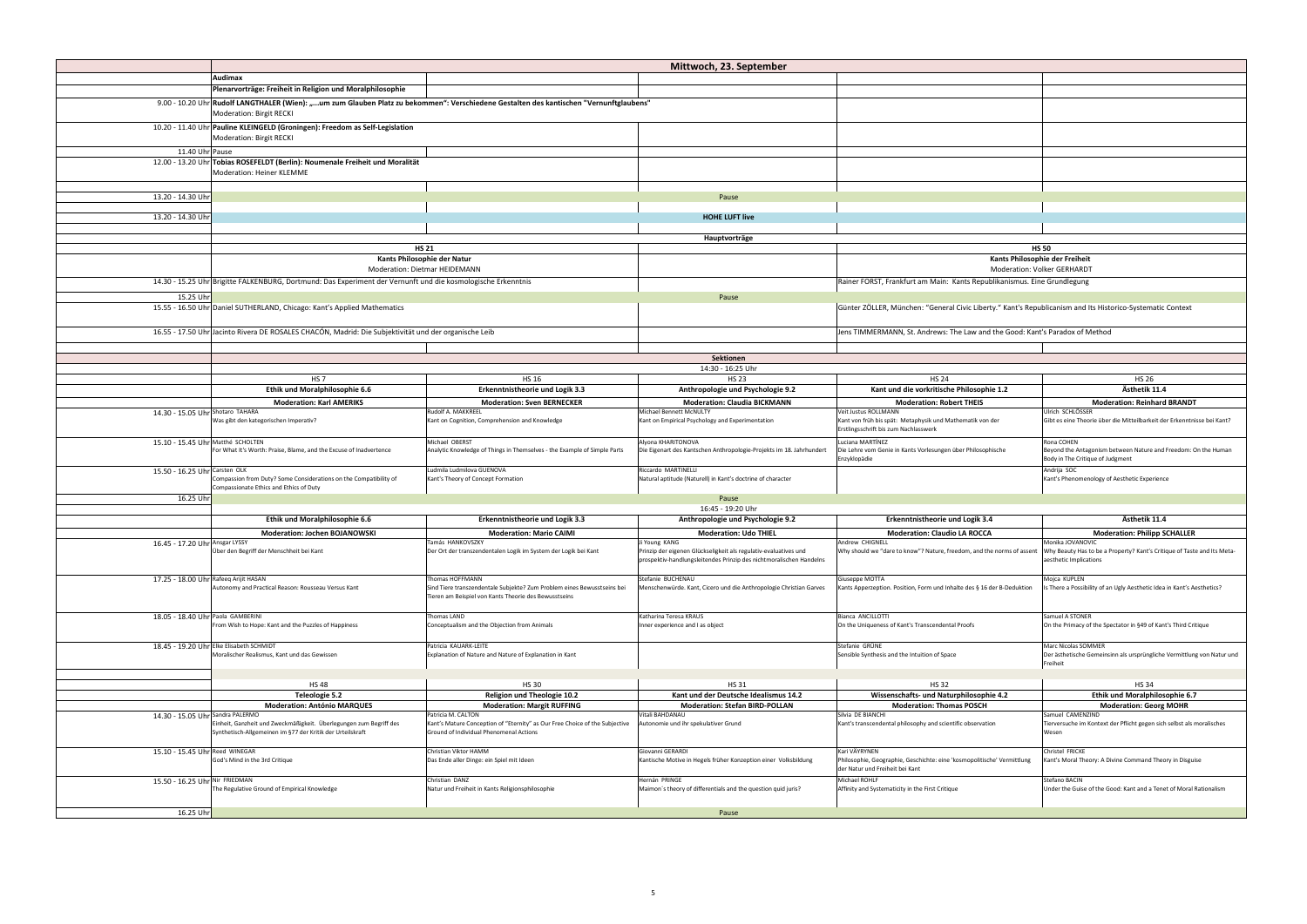| Mittwoch, 23. September                                                       |                                                                                                                                        |                                                                                                             |                                                                                                     |                                                                                               |
|-------------------------------------------------------------------------------|----------------------------------------------------------------------------------------------------------------------------------------|-------------------------------------------------------------------------------------------------------------|-----------------------------------------------------------------------------------------------------|-----------------------------------------------------------------------------------------------|
|                                                                               |                                                                                                                                        | 16:45 - 19:20 Uhr                                                                                           |                                                                                                     |                                                                                               |
| Teleologie 5.2                                                                | <b>Religion und Theologie 10.2</b>                                                                                                     | Kant und der Deutsche Idealismus 14.2                                                                       | Wissenschafts- und Naturphilosophie 4.2                                                             | Ethik und Moralphilosophie 6.7                                                                |
| <b>Moderation: Jannis PISSIS</b>                                              | <b>Moderation: Jürgen STOLZENBERG</b>                                                                                                  | <b>Moderation: Ulrich SCHLÖSSER</b>                                                                         | <b>Moderation: Konstantin POLLOK</b>                                                                | <b>Moderation: Luca FONNESU</b>                                                               |
|                                                                               | Giorgia CECCHINATO                                                                                                                     | Seung-Kee LEE                                                                                               | Tal GLEZER                                                                                          | Heidi Chamberlin GIANNINI                                                                     |
| ology: In Defense of a Traditional Interpretation                             | The End of Time and the Antichrist : Images of the End of the World                                                                    | Kant and Hegel on Synthetic A Priori Judgment                                                               | Kant on the Category of Reality, Leibniz's Law of Continuity, and Newton's<br>Derivation of Gravity | Kant, Moral Community, and the Importance of Forgiveness                                      |
| logischen Urteilskraft und die Funktion                                       | Ulrich SEEBERG<br>Vernunft oder Glaube. Kants Deduktion der Gnadenlehre                                                                | Hector FERREIRO<br>Der teleologische Gottesbeweis bei Kant und Hegel                                        | Kiyoshi CHIBA<br>Ist der Raum aktual-unendlich?: Über den Raum als "eine unendliche                 | Pedro Costa REGO<br>Nature, liberté et imputabilité. Le choix dans la philosophie pratique de |
|                                                                               |                                                                                                                                        |                                                                                                             | gegebene Größe"                                                                                     | Kant                                                                                          |
|                                                                               | Craig E. BACON                                                                                                                         | Marcela GARCIA                                                                                              | Dalia NASSAR                                                                                        | Ivana RENIC                                                                                   |
| principles in the context of Kant's third Critique                            | On the Coherence of Postulating God in Kant's First and Second Critique                                                                | Why Kant's Notion of Actuality is Not Critical Enough According to<br>Schelling                             | The Epigenesis of Reason: Kant, Blumenbach, and Herder                                              | Emotion, Feeling and Moral Judgement (Does Moral Feeling exist?)                              |
|                                                                               | Gennaro LUISE<br>"Possibilité de la Révélation et anthropomorphisme du point de vue critique"                                          |                                                                                                             | Andrew WARD<br>Kant versus Hume on the causal principle and external objects                        | Douglas R McGAUGHEY<br>Freedom on This and the Other Side of Kant                             |
|                                                                               |                                                                                                                                        |                                                                                                             |                                                                                                     |                                                                                               |
|                                                                               |                                                                                                                                        | 14:30 - 16:25 Uhr                                                                                           |                                                                                                     |                                                                                               |
| <b>HS41</b>                                                                   | <b>HS42</b>                                                                                                                            | <b>HS46</b>                                                                                                 |                                                                                                     |                                                                                               |
| Ästhetik 11.5                                                                 | Ethik und Moralphilosophie 6.8                                                                                                         | <b>Philosophie des Rechts</b><br>und der Gerechtigkeit 7.3                                                  |                                                                                                     |                                                                                               |
| <b>Moderation: Andrea ESSER</b>                                               | <b>Moderation: Andrews REATH</b>                                                                                                       | <b>Moderation: Manfred BAUM</b>                                                                             |                                                                                                     |                                                                                               |
| s Critique of Judgment                                                        | Oliver SENSEN<br>Freedom as different from, but compatible with, nature                                                                | Daniela FALCIONI<br>Kants institutionalisierter Pazifismus                                                  |                                                                                                     |                                                                                               |
|                                                                               | Claudia BLÖSER                                                                                                                         | Dieter HÜNING                                                                                               |                                                                                                     |                                                                                               |
| s Schönen                                                                     | Forgiveness and Love of Human Beings. A Kantian Two-Aspect-Account of<br>Forgiveness                                                   | Kant, Rehberg und die naturrechtliche Begründung des Eigentums                                              |                                                                                                     |                                                                                               |
|                                                                               | Nicolas Garcia MILLS                                                                                                                   | Massimo MORI                                                                                                |                                                                                                     |                                                                                               |
| ol of Morality                                                                | The "Fact of Reason" and the Triebfedern: Locating Kant's Answer to the<br><b>Practicality Question</b>                                | Recht und Besitz. Ein Nachweis des transzendentalen Charakters der<br>Kantischen Rechtsphilosophie          |                                                                                                     |                                                                                               |
|                                                                               |                                                                                                                                        | Pause                                                                                                       |                                                                                                     |                                                                                               |
|                                                                               |                                                                                                                                        | 16:45 - 19:20 Uhr                                                                                           |                                                                                                     |                                                                                               |
|                                                                               | Kant in der Schule 20.1                                                                                                                | <b>Philosophie des Rechts</b><br>und der Gerechtigkeit 7.3                                                  |                                                                                                     |                                                                                               |
|                                                                               | <b>Moderation: Reinhard BRANDT</b>                                                                                                     | <b>Moderation: Halla KIM</b>                                                                                |                                                                                                     |                                                                                               |
|                                                                               | <b>Georg CAVALLAR</b><br>Nazis, Lügen, Anne Boleyn und ein sonderbarer Philosoph: Kants Ethik im<br>Philosophieunterricht              | Daniil ARONSON<br>On Kant's Concept Of Strict Right                                                         |                                                                                                     |                                                                                               |
|                                                                               | Christian THEIN                                                                                                                        | Philipp Alexander HIRSCH                                                                                    |                                                                                                     |                                                                                               |
|                                                                               | Didaktische Perspektivierungen der Urteilskraft zwischen gesundem                                                                      | Gründe und Grenzen der Rechtssubjektivität. Kants kritische Begründung                                      |                                                                                                     |                                                                                               |
|                                                                               | Menschenverstand und Sittengesetz - Zur philosophischen Grundlegung des<br>unterrichtspraktischen Paradigmas "Urteilsbildung" mit Kant | von Recht und Rechtszwang                                                                                   |                                                                                                     |                                                                                               |
|                                                                               |                                                                                                                                        | Suzanne LOVE<br>Communal Ownership and Kant's Theory of Right                                               |                                                                                                     |                                                                                               |
|                                                                               |                                                                                                                                        | Jirí CHOTAS                                                                                                 |                                                                                                     |                                                                                               |
|                                                                               |                                                                                                                                        | Ursprünglicher Kontrakt und Ablehnung des Widerstandsrechts. Über ein<br>Problem in Kants Rechtsphilosophie |                                                                                                     |                                                                                               |
|                                                                               |                                                                                                                                        |                                                                                                             |                                                                                                     |                                                                                               |
|                                                                               |                                                                                                                                        | Lecture-Performance "Emanuel Kant-Lecture 006: Kant in Analyse"                                             |                                                                                                     |                                                                                               |
|                                                                               |                                                                                                                                        |                                                                                                             |                                                                                                     |                                                                                               |
|                                                                               |                                                                                                                                        | Lecture-Performance "Emanuel Kant-Lecture 006: Kant in Analyse"                                             |                                                                                                     |                                                                                               |
|                                                                               |                                                                                                                                        |                                                                                                             |                                                                                                     |                                                                                               |
| <b>Rathaus der Stadt Wien</b><br>Empfang des Bürgermeisters Dr. Michael Häupl |                                                                                                                                        |                                                                                                             |                                                                                                     |                                                                                               |

|                                     |                                                                                                                        |                                                                                                                                                                                                                                | Mittwoch, 23. September                                                                                         |
|-------------------------------------|------------------------------------------------------------------------------------------------------------------------|--------------------------------------------------------------------------------------------------------------------------------------------------------------------------------------------------------------------------------|-----------------------------------------------------------------------------------------------------------------|
|                                     |                                                                                                                        |                                                                                                                                                                                                                                | 16:45 - 19:20 Uhr                                                                                               |
|                                     | Teleologie 5.2                                                                                                         | <b>Religion und Theologie 10.2</b>                                                                                                                                                                                             | Kant und der Deutsche Idealismus                                                                                |
|                                     | <b>Moderation: Jannis PISSIS</b>                                                                                       | <b>Moderation: Jürgen STOLZENBERG</b>                                                                                                                                                                                          | <b>Moderation: Ulrich SCHLÖSSE</b>                                                                              |
| 16.45 - 17.20 Uhr Nabeel HAMID      | Kant's Antinomy of Teleology: In Defense of a Traditional Interpretation                                               | Giorgia CECCHINATO<br>The End of Time and the Antichrist : Images of the End of the World                                                                                                                                      | Seung-Kee LEE<br>Kant and Hegel on Synthetic A Priori Judgment                                                  |
|                                     | 17.25 - 18.00 Uhr Paula Mariel ORDENES<br>Die Antinomie der teleologischen Urteilskraft und die Funktion               | Ulrich SEEBERG<br>Vernunft oder Glaube. Kants Deduktion der Gnadenlehre                                                                                                                                                        | <b>Hector FERREIRO</b><br>Der teleologische Gottesbeweis bei Kant und Hegel                                     |
|                                     | 18.05 - 18.40 Uhr Renato Valois CORDEIRO<br>The use of teleological principles in the context of Kant's third Critique | Craig E. BACON<br>On the Coherence of Postulating God in Kant's First and Second Critique                                                                                                                                      | Marcela GARCIA<br>Why Kant's Notion of Actuality is Not Critical Enough A<br><b>Schelling</b>                   |
| 18.45 - 19.20 Uhr                   |                                                                                                                        | Gennaro LUISE<br>'Possibilité de la Révélation et anthropomorphisme du point de vue critique"                                                                                                                                  |                                                                                                                 |
|                                     |                                                                                                                        |                                                                                                                                                                                                                                | 14:30 - 16:25 Uhr                                                                                               |
|                                     | <b>HS41</b>                                                                                                            | <b>HS42</b>                                                                                                                                                                                                                    | <b>HS46</b>                                                                                                     |
|                                     | Ästhetik 11.5                                                                                                          | Ethik und Moralphilosophie 6.8                                                                                                                                                                                                 | <b>Philosophie des Rechts</b><br>und der Gerechtigkeit 7.3                                                      |
|                                     | <b>Moderation: Andrea ESSER</b>                                                                                        | <b>Moderation: Andrews REATH</b>                                                                                                                                                                                               | <b>Moderation: Manfred BAUM</b>                                                                                 |
| 14.30 - 15.05 Uhr Marie-Élise ZOVKO | Poetry and Play in Kant's Critique of Judgment                                                                         | Oliver SENSEN<br>Freedom as different from, but compatible with, nature                                                                                                                                                        | Daniela FALCIONI<br>Kants institutionalisierter Pazifismus                                                      |
| 15.10 - 15.45 Uhr Alexandra COLLIGS | Die Zweckmäßigkeit des Schönen                                                                                         | Claudia BLÖSER<br>Forgiveness and Love of Human Beings. A Kantian Two-Aspect-Account of<br>Forgiveness                                                                                                                         | Dieter HÜNING<br>Kant, Rehberg und die naturrechtliche Begründung des                                           |
|                                     | 15.50 - 16.25 Uhr Samantha MATHERNE<br>The Sublime as a Symbol of Morality                                             | Nicolas Garcia MILLS<br>The "Fact of Reason" and the Triebfedern: Locating Kant's Answer to the<br><b>Practicality Question</b>                                                                                                | Massimo MORI<br>Recht und Besitz. Ein Nachweis des transzendentalen C<br>Kantischen Rechtsphilosophie           |
| 16.25 Uhr                           |                                                                                                                        |                                                                                                                                                                                                                                | Pause                                                                                                           |
|                                     |                                                                                                                        |                                                                                                                                                                                                                                | 16:45 - 19:20 Uhr                                                                                               |
|                                     |                                                                                                                        | Kant in der Schule 20.1                                                                                                                                                                                                        | <b>Philosophie des Rechts</b><br>und der Gerechtigkeit 7.3                                                      |
|                                     |                                                                                                                        | <b>Moderation: Reinhard BRANDT</b>                                                                                                                                                                                             | <b>Moderation: Halla KIM</b>                                                                                    |
| 16.45 - 17.20 Uhr                   |                                                                                                                        | <b>Georg CAVALLAR</b><br>Nazis, Lügen, Anne Boleyn und ein sonderbarer Philosoph: Kants Ethik im<br>Philosophieunterricht                                                                                                      | Daniil ARONSON<br>On Kant's Concept Of Strict Right                                                             |
| 17.25 - 18.00 Uhr                   |                                                                                                                        | Christian THEIN<br>Didaktische Perspektivierungen der Urteilskraft zwischen gesundem<br>Menschenverstand und Sittengesetz - Zur philosophischen Grundlegung des<br>unterrichtspraktischen Paradigmas "Urteilsbildung" mit Kant | Philipp Alexander HIRSCH<br>Gründe und Grenzen der Rechtssubjektivität. Kants krit<br>von Recht und Rechtszwang |
| 18.05 - 18.40 Uhr                   |                                                                                                                        |                                                                                                                                                                                                                                | Suzanne LOVE<br>Communal Ownership and Kant's Theory of Right                                                   |
| 18.45 - 19.20 Uhr                   |                                                                                                                        |                                                                                                                                                                                                                                | Jirí CHOTAS<br>Ursprünglicher Kontrakt und Ablehnung des Widerstan<br>Problem in Kants Rechtsphilosophie        |
|                                     |                                                                                                                        |                                                                                                                                                                                                                                |                                                                                                                 |
| 18:00                               |                                                                                                                        |                                                                                                                                                                                                                                | Lecture-Performance "Emanuel Kant-Lecture 006:                                                                  |
| 19:30                               |                                                                                                                        |                                                                                                                                                                                                                                | Lecture-Performance "Emanuel Kant-Lecture 006:                                                                  |
| 20:00                               |                                                                                                                        |                                                                                                                                                                                                                                | Rathaus der Stadt Wien<br>Empfang des Bürgermeisters Dr. Michae                                                 |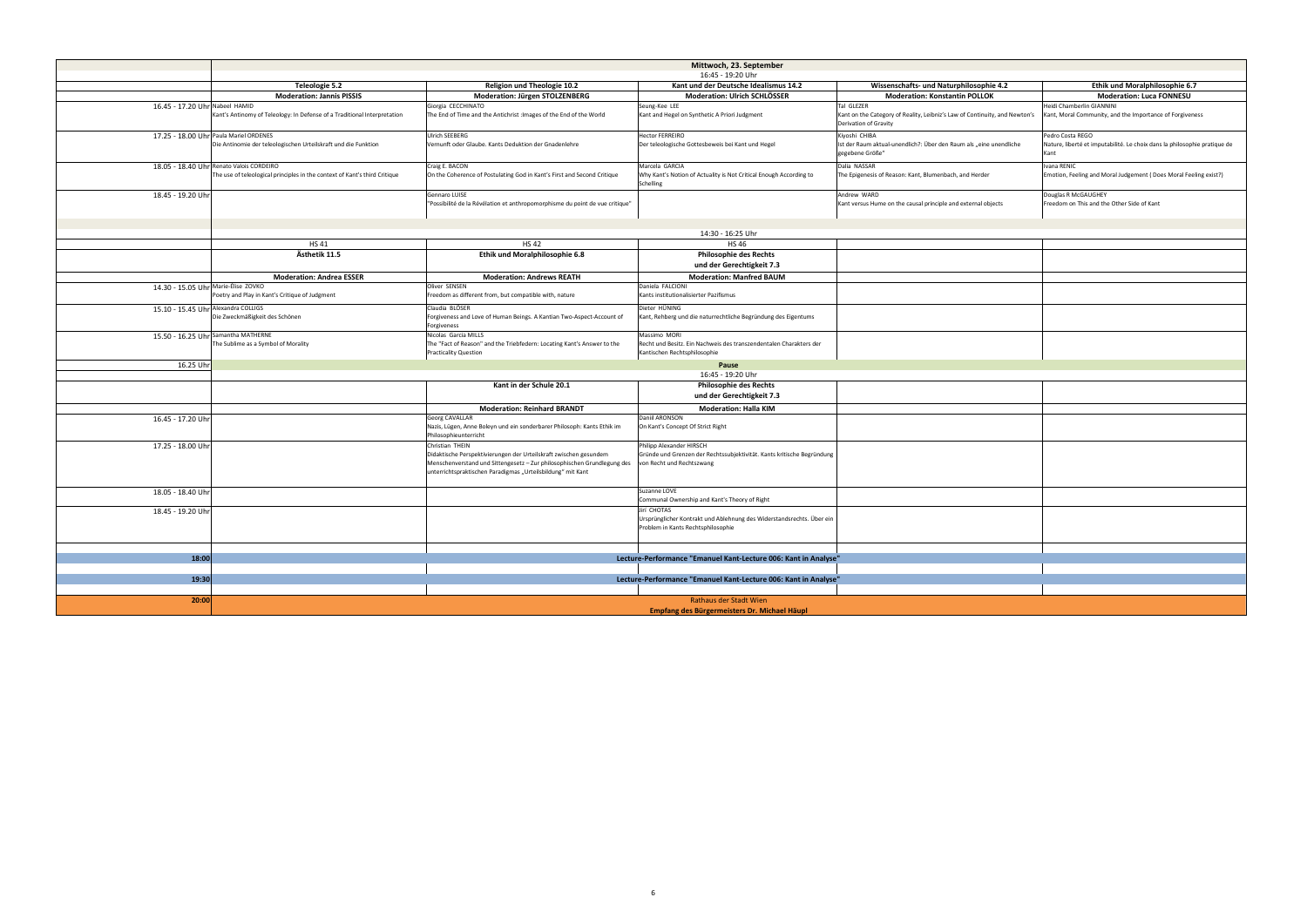|                                    |                                                                                                                                                                  |                                                                                                          | Donnerstag, 24. September                                                                                                                          |                                                                               |
|------------------------------------|------------------------------------------------------------------------------------------------------------------------------------------------------------------|----------------------------------------------------------------------------------------------------------|----------------------------------------------------------------------------------------------------------------------------------------------------|-------------------------------------------------------------------------------|
|                                    | Audimax                                                                                                                                                          |                                                                                                          |                                                                                                                                                    |                                                                               |
|                                    | 9.00 - 10.20 Uhr Alexei KROUGLOV (Moskau): Kants Lehre von Raum und Zeit und die Möglichkeit einer Freiheit in der russischen Poesie<br>Moderation: Birgit RECKI |                                                                                                          |                                                                                                                                                    |                                                                               |
|                                    | 10.20 - 11.40 Uhr Paul GUYER (Brown University): The Poetic Possibility of the Sublime<br>Moderation: Bernd DÖRFLINGER                                           |                                                                                                          |                                                                                                                                                    |                                                                               |
| 11.40 Uhr Pause                    |                                                                                                                                                                  |                                                                                                          |                                                                                                                                                    |                                                                               |
|                                    | 12.00 - 13.20 Uhr Hannah GINSBORG (Berkeley): Kant's 'Young Poet' and the Normativity of Aesthetic Judgment                                                      |                                                                                                          |                                                                                                                                                    |                                                                               |
|                                    | Moderation: Bernd DÖRFLINGER                                                                                                                                     |                                                                                                          |                                                                                                                                                    |                                                                               |
| 13.20 - 14.30 Uhr                  |                                                                                                                                                                  |                                                                                                          | Pause                                                                                                                                              |                                                                               |
|                                    |                                                                                                                                                                  |                                                                                                          |                                                                                                                                                    |                                                                               |
| 13.20 - 14.30 Uhr                  |                                                                                                                                                                  |                                                                                                          | <b>Empfang Kantian Review</b>                                                                                                                      |                                                                               |
|                                    |                                                                                                                                                                  | <b>HS 21</b>                                                                                             |                                                                                                                                                    |                                                                               |
|                                    |                                                                                                                                                                  | Hauptvorträge: Kants Philosophie der Erkenntnis                                                          |                                                                                                                                                    | <b>Kants V</b>                                                                |
|                                    |                                                                                                                                                                  | <b>Moderation: Manfred BAUM</b>                                                                          |                                                                                                                                                    |                                                                               |
|                                    | 14.30 - 15.25 Uhr Dietmar HEIDEMANN, Luxemburg: Anschauung überhaupt                                                                                             |                                                                                                          |                                                                                                                                                    | 14.30 - 15.00 Uhr Gustavo LEYVA: Die Biblioteca Immanuel Kant. K              |
| 15.25 Uhr Pause                    |                                                                                                                                                                  |                                                                                                          |                                                                                                                                                    |                                                                               |
|                                    | 15.55 - 16.50 Uhr Konstantin POLLOK, University of South Carolina: Does Kant have a theory of normativity?                                                       |                                                                                                          |                                                                                                                                                    | 15.05 - 15.35 Uhr Alexei KROUGLOV: Die deutsch-russische Kant-A               |
|                                    | 16.55 - 17.50 Uhr Mario CAIMI, Buenos Aires: Über den Begriff der objektiven Realität                                                                            |                                                                                                          | 15.35 Uhr Pause                                                                                                                                    |                                                                               |
|                                    |                                                                                                                                                                  |                                                                                                          |                                                                                                                                                    | 16.00 - 16.30 Uhr Andrew CHIGNELL, Corey DYCK, Alejandro NARA                 |
|                                    |                                                                                                                                                                  |                                                                                                          |                                                                                                                                                    |                                                                               |
|                                    |                                                                                                                                                                  |                                                                                                          |                                                                                                                                                    | 16.35 - 17.05 Uhr Volker GERHARDT, Jacqueline KARL, Nikolaos LO               |
|                                    |                                                                                                                                                                  |                                                                                                          |                                                                                                                                                    | 17.10 - 17.40 Uhr Marcus WILLASCHEK, Jürgen STOLZENBERG, Gec                  |
|                                    |                                                                                                                                                                  |                                                                                                          |                                                                                                                                                    | im Anschluss:                                                                 |
|                                    |                                                                                                                                                                  |                                                                                                          |                                                                                                                                                    | Jürgen STOLZENBERG: Paul Natorp: Der Philosop                                 |
|                                    |                                                                                                                                                                  |                                                                                                          |                                                                                                                                                    | Paul Natorp                                                                   |
|                                    |                                                                                                                                                                  |                                                                                                          | <b>Sektionen</b>                                                                                                                                   |                                                                               |
|                                    |                                                                                                                                                                  |                                                                                                          | 14:30 - 16:25 Uhr                                                                                                                                  |                                                                               |
|                                    | HS <sub>7</sub>                                                                                                                                                  | <b>HS 16</b>                                                                                             | <b>HS 23</b>                                                                                                                                       | <b>HS 24</b>                                                                  |
|                                    | Kant und der Deutsche Idealismus 14.3                                                                                                                            | Kant und seine Dichter 13.2                                                                              | Kant und die Phänomenologie 16.2                                                                                                                   | Kants vorkritische Philosophie 1.2                                            |
|                                    | <b>Moderation: Karin DE BOER</b>                                                                                                                                 | <b>Moderation: Philipp SCHALLER</b>                                                                      | <b>Moderation: Inga RÖMER</b>                                                                                                                      | <b>Moderation: Giuseppe MOTTA</b>                                             |
| 14.30 - 15.05 Uhr Silvan IMHOF     | Reinhold's Transcendental Deduction                                                                                                                              | Karl AMERIKS<br>On Some Reactions to Kant's "Tragic Problem"                                             | James HEBBELER<br>Heidegger's Transcendental Idealism: A New Answer to an Old Question                                                             | Corey W. DYCK<br>Tetens as a Reader of Kant's Inaugural Dissertation          |
| 15.10 - 15.45 Uhr Mario FARINA     |                                                                                                                                                                  | Sarah Maria Teresa GOETH                                                                                 | Daniel DAHLSTROM                                                                                                                                   | <b>Victor Gabriel RIVERO</b>                                                  |
|                                    | A Kantian Answer to the Romantics. Hegel's Idea of Genius and the Unity of<br>Nature and Freedom                                                                 | Die Natur als Zweck ihrer selbst. Kants Einfluss auf Goethes<br>naturwissenschaftliche Studien           | The Beauty of a Kantian World-view: Heidegger's Critical Appropriation                                                                             | Kant und Crusius über Verbindlichkeit. Woher ein Gesetz ve                    |
|                                    | 15.50 - 16.25 Uhr Antoine CANTIN-BRAULT                                                                                                                          | Norbert Max FRIEDRICH                                                                                    | Philipp SCHMIDT                                                                                                                                    |                                                                               |
|                                    | Tragedy and Salvation - Heraclitus, Kant and Hegel on Redeeming Nature                                                                                           | Zwischen Natur und Freiheit, Kant und Goethe - "Urworte. Orphisch"                                       | Das konstitutive Verhältnis von Zeitbewusstsein und Leiblichkeit bei<br>Husserl im Lichte von Kants "Widerlegung des Idealismus"                   |                                                                               |
| 16.25 Uhr                          |                                                                                                                                                                  |                                                                                                          | Pause                                                                                                                                              |                                                                               |
|                                    | Kant und der Deutsche Idealismus 14.3                                                                                                                            | Kant und seine Dichter 13.2                                                                              | Kant und die Phänomenologie 16.2                                                                                                                   | Kants vorkritische Philosophie 1.2                                            |
|                                    | <b>Moderation: Ulrich SCHLÖSSER</b>                                                                                                                              | <b>Moderation: Leonardo AMOROSO</b>                                                                      | <b>Moderation: Sophie LOIDOLT</b>                                                                                                                  | <b>Moderation: Jörg NOLLER</b>                                                |
| 16.45 - 17.20 Uhr Gesa WELLMANN    | Kant's Non-Fichtean Conception of a System of A Priori Cognition                                                                                                 | Barbara SANTINI<br>Am Rande des Abgrunds. Hölderlin und Kant über die Erhabenheit Gottes                 | Maxime DOYON<br>Perception and Normative-Self-Consciousness                                                                                        | Matthias WUNSCH<br>Das Koordinieren von Sinnlichem in Kants Erkenntnistheorie |
|                                    |                                                                                                                                                                  |                                                                                                          |                                                                                                                                                    | Aktivität der Sinnlichkeit oder des Verstandes?                               |
| 17.25 - 18.00 Uhr Peter NEUMANN    |                                                                                                                                                                  | Giulia VALPIONE                                                                                          | Julia JANSEN                                                                                                                                       | Vahid JAFARZADEHDARZI                                                         |
|                                    | Formale Anschauung. Nachkantische Perspektiven auf ein erkenntniskritisches<br>Problem                                                                           | Philosophie zwischen Natur und Freiheit bei Kant und Fr. Schlegel                                        | Inner Sense, Attention and Apperception: A Kantian Defense of Cognitive Life and the Organized Being in Kant's Pre-Critical Works<br>Phenomenology |                                                                               |
| 18.05 - 18.40 Uhr Antonino FALDUTO |                                                                                                                                                                  | Cornelia ESIANU                                                                                          | Stefan Wilhelm SCHMIDT                                                                                                                             |                                                                               |
|                                    | Freiheit zwischen Autonomie und Notwendigkeit. Die moralphilosophische<br>Diskussion in der Blütezeit des Deutschen Idealismus am Beispiel von J. A. H.          | Friedrich Schlegel und seine Lektüre des Kantischen Konzepts des Schönen                                 | Das Gegebene in seiner Erscheinung - Eine phänomenologische Replik<br>auf Kants kosmologisches Problem der Freiheit                                |                                                                               |
|                                    | Ulrich und C. Chr. E. Schmid                                                                                                                                     |                                                                                                          |                                                                                                                                                    |                                                                               |
|                                    |                                                                                                                                                                  |                                                                                                          |                                                                                                                                                    |                                                                               |
|                                    |                                                                                                                                                                  |                                                                                                          | 14:30 - 16:25 Uhr                                                                                                                                  |                                                                               |
|                                    | <b>HS48</b>                                                                                                                                                      | <b>HS 30</b>                                                                                             | <b>HS31</b>                                                                                                                                        | <b>HS32</b>                                                                   |
|                                    | Metaphysik 2.4                                                                                                                                                   | Kant und der vorkritische Rationalismus                                                                  | <b>Ethik und Moralphilosophie 6.9</b>                                                                                                              | Ethik und Moralphilosophie 6.10                                               |
|                                    |                                                                                                                                                                  | und Empirismus 12.2                                                                                      |                                                                                                                                                    |                                                                               |
|                                    | <b>Moderation: Jacinto RIVERA DE ROSALES</b>                                                                                                                     | <b>Moderation: Stefano BACIN</b>                                                                         | <b>Moderation: Jens TIMMERMANN</b>                                                                                                                 | <b>Moderation: Robert LOUDEN</b>                                              |
|                                    | 14.30 - 15.05 Uhr Marialena KARAMPATSOU                                                                                                                          | Helke PANKNIN-SCHAPPERT<br>Zur Einheit von Natur und Freiheit - Das moralische Urteil des unparteiischen | Rocco PORCHEDDU                                                                                                                                    | <b>Gudrun VON TEVENAR</b>                                                     |
|                                    | "Noumena" vs. "Things in themselves": Interpreting the Section on<br>Phenomena and Noumena in the Critique of Pure Reason                                        | Zuschauers                                                                                               | Nagels Standpunkt der Endscheidung, Kants Faktum und die Frage<br>"Warum moralisch sein?"                                                          | Kant's Duty of Love                                                           |
|                                    |                                                                                                                                                                  |                                                                                                          |                                                                                                                                                    |                                                                               |
| 15.10 - 15.45 Uhr Yoon CHOI        |                                                                                                                                                                  | Marshall Cody STATON                                                                                     | Fred RAUSCHER                                                                                                                                      | Georg MOHR                                                                    |
|                                    | Practical Apperception: Conscience as a Form<br>of Self-Consciousness                                                                                            | The Imagination in Kant's Critique of Wolff and Baumgarten                                               | Naturalism in Kant's Ethics: The Third Antinomy                                                                                                    | Selbstverpflichtung: ethisch und rechtlich                                    |
| 15.50 - 16.25 Uhr                  |                                                                                                                                                                  | Clinton TOLLEY                                                                                           | Jeremy M SCHWARTZ                                                                                                                                  | Falk BORNMÜLLER                                                               |
|                                    |                                                                                                                                                                  | The meaning of 'perception' in Kant and his historical context                                           | The Form of Hypothetical Imperattives                                                                                                              | Selbstbewusstsein, Selbstachtung und Selbsterkenntnis - Ü                     |
|                                    |                                                                                                                                                                  |                                                                                                          |                                                                                                                                                    | Zusammenhang von Kants theoretischer und praktischer Pł                       |
|                                    |                                                                                                                                                                  |                                                                                                          |                                                                                                                                                    |                                                                               |
| 16.25 Uhr                          |                                                                                                                                                                  |                                                                                                          | Pause                                                                                                                                              |                                                                               |

Selbstbewusstsein, Selbstachtung und Selbsterkenntnis – Über den Zusammenhang von Kants theoretischer und praktischer Philosophie

|                                                                                                                                                                 |                                                                                                                                                                         | Donnerstag, 24. September                                                                                                                                                                    |                                                                                                                                                                                                                                                |                                                                                                                            |  |
|-----------------------------------------------------------------------------------------------------------------------------------------------------------------|-------------------------------------------------------------------------------------------------------------------------------------------------------------------------|----------------------------------------------------------------------------------------------------------------------------------------------------------------------------------------------|------------------------------------------------------------------------------------------------------------------------------------------------------------------------------------------------------------------------------------------------|----------------------------------------------------------------------------------------------------------------------------|--|
|                                                                                                                                                                 |                                                                                                                                                                         |                                                                                                                                                                                              |                                                                                                                                                                                                                                                |                                                                                                                            |  |
| : Birgit RECKI                                                                                                                                                  | UGLOV (Moskau): Kants Lehre von Raum und Zeit und die Möglichkeit einer Freiheit in der russischen Poesie                                                               |                                                                                                                                                                                              |                                                                                                                                                                                                                                                |                                                                                                                            |  |
| l (Brown University): The Poetic Possibility of the Sublime<br>: Bernd DÖRFLINGER                                                                               |                                                                                                                                                                         |                                                                                                                                                                                              |                                                                                                                                                                                                                                                |                                                                                                                            |  |
| <b>ISBORG (Berkeley): Kant's 'Young Poet' and the Normativity of Aesthetic Judgment</b><br>: Bernd DÖRFLINGER                                                   |                                                                                                                                                                         |                                                                                                                                                                                              |                                                                                                                                                                                                                                                |                                                                                                                            |  |
|                                                                                                                                                                 |                                                                                                                                                                         | Pause                                                                                                                                                                                        |                                                                                                                                                                                                                                                |                                                                                                                            |  |
|                                                                                                                                                                 |                                                                                                                                                                         | <b>Empfang Kantian Review</b>                                                                                                                                                                |                                                                                                                                                                                                                                                |                                                                                                                            |  |
|                                                                                                                                                                 |                                                                                                                                                                         |                                                                                                                                                                                              |                                                                                                                                                                                                                                                |                                                                                                                            |  |
| <b>HS 21</b><br>Hauptvorträge: Kants Philosophie der Erkenntnis<br><b>Moderation: Manfred BAUM</b>                                                              |                                                                                                                                                                         | <b>HS 50</b><br>Kants Werke in neueren Editionsvorhaben<br>Moderation: Violetta L. WAIBEL                                                                                                    |                                                                                                                                                                                                                                                |                                                                                                                            |  |
| <b>IDEMANN, Luxemburg: Anschauung überhaupt</b>                                                                                                                 |                                                                                                                                                                         |                                                                                                                                                                                              | 14.30 - 15.00 Uhr Gustavo LEYVA: Die Biblioteca Immanuel Kant. Kant auf Spanisch                                                                                                                                                               |                                                                                                                            |  |
| POLLOK, University of South Carolina: Does Kant have a theory of normativity?                                                                                   |                                                                                                                                                                         |                                                                                                                                                                                              | 15.05 - 15.35 Uhr Alexei KROUGLOV: Die deutsch-russische Kant-Ausgabe: die heutige Lage und weitere Perspektiven                                                                                                                               |                                                                                                                            |  |
| II, Buenos Aires: Über den Begriff der objektiven Realität                                                                                                      |                                                                                                                                                                         | 15.35 Uhr Pause                                                                                                                                                                              | 16.00 - 16.30 Uhr Andrew CHIGNELL, Corey DYCK, Alejandro NARANJO SANDOVAL, Christian ONOF: Electronic resources in Kant studies                                                                                                                |                                                                                                                            |  |
|                                                                                                                                                                 |                                                                                                                                                                         |                                                                                                                                                                                              |                                                                                                                                                                                                                                                |                                                                                                                            |  |
|                                                                                                                                                                 |                                                                                                                                                                         |                                                                                                                                                                                              | 16.35 - 17.05 Uhr Volker GERHARDT, Jacqueline KARL, Nikolaos LOUKIDELIS: Neuedition der Akademieausgabe der Gesammelten Werke Kants                                                                                                            |                                                                                                                            |  |
|                                                                                                                                                                 |                                                                                                                                                                         |                                                                                                                                                                                              | 17.10 - 17.40 Uhr Marcus WILLASCHEK, Jürgen STOLZENBERG, Georg MOHR, Stefano BACIN: Das neue Kant-Lexikon<br>im Anschluss:<br>Jürgen STOLZENBERG: Paul Natorp: Der Philosoph als Komponist. Präsentation einer Doppel-CD mit Kompositionen von |                                                                                                                            |  |
|                                                                                                                                                                 |                                                                                                                                                                         |                                                                                                                                                                                              | Paul Natorp                                                                                                                                                                                                                                    |                                                                                                                            |  |
|                                                                                                                                                                 |                                                                                                                                                                         | Sektionen                                                                                                                                                                                    |                                                                                                                                                                                                                                                |                                                                                                                            |  |
| HS <sub>7</sub>                                                                                                                                                 | <b>HS 16</b>                                                                                                                                                            | 14:30 - 16:25 Uhr<br><b>HS 23</b>                                                                                                                                                            | <b>HS 24</b>                                                                                                                                                                                                                                   | <b>HS 26</b>                                                                                                               |  |
| Kant und der Deutsche Idealismus 14.3                                                                                                                           | Kant und seine Dichter 13.2                                                                                                                                             | Kant und die Phänomenologie 16.2                                                                                                                                                             | Kants vorkritische Philosophie 1.2                                                                                                                                                                                                             | <b>Religion und Theologie 10.3</b>                                                                                         |  |
| <b>Moderation: Karin DE BOER</b><br>nscendental Deduction                                                                                                       | <b>Moderation: Philipp SCHALLER</b><br>Karl AMERIKS<br>On Some Reactions to Kant's "Tragic Problem"                                                                     | <b>Moderation: Inga RÖMER</b><br>James HEBBELER<br>Heidegger's Transcendental Idealism: A New Answer to an Old Question                                                                      | <b>Moderation: Giuseppe MOTTA</b><br>Corey W. DYCK<br>Tetens as a Reader of Kant's Inaugural Dissertation                                                                                                                                      | <b>Moderation: Christian DANZ</b><br>Stephen R. PALMQUIST<br>Creative Genius: A Kantian Model for Symbolic Theology        |  |
| wer to the Romantics. Hegel's Idea of Genius and the Unity of<br>eedom                                                                                          | Sarah Maria Teresa GOETH<br>Die Natur als Zweck ihrer selbst. Kants Einfluss auf Goethes<br>naturwissenschaftliche Studien                                              | Daniel DAHLSTROM<br>The Beauty of a Kantian World-view: Heidegger's Critical Appropriation                                                                                                   | <b>Victor Gabriel RIVERO</b><br>Kant und Crusius über Verbindlichkeit. Woher ein Gesetz verbindet?                                                                                                                                             | Maria BORGES<br>Healing evil                                                                                               |  |
| <b>IN-BRAULT</b><br>alvation - Heraclitus, Kant and Hegel on Redeeming Nature                                                                                   | Norbert Max FRIEDRICH<br>Zwischen Natur und Freiheit, Kant und Goethe - "Urworte. Orphisch"                                                                             | Philipp SCHMIDT<br>Das konstitutive Verhältnis von Zeitbewusstsein und Leiblichkeit bei<br>Husserl im Lichte von Kants "Widerlegung des Idealismus"                                          |                                                                                                                                                                                                                                                | <b>Burkhard NONNENMACHER</b><br>Vernunftglaube und Vernunftunglaube bei Kant                                               |  |
| Kant und der Deutsche Idealismus 14.3                                                                                                                           | Kant und seine Dichter 13.2                                                                                                                                             | Pause<br>Kant und die Phänomenologie 16.2                                                                                                                                                    | Kants vorkritische Philosophie 1.2                                                                                                                                                                                                             |                                                                                                                            |  |
| <b>Moderation: Ulrich SCHLÖSSER</b>                                                                                                                             | <b>Moderation: Leonardo AMOROSO</b>                                                                                                                                     | <b>Moderation: Sophie LOIDOLT</b>                                                                                                                                                            | <b>Moderation: Jörg NOLLER</b>                                                                                                                                                                                                                 |                                                                                                                            |  |
| NN A<br>htean Conception of a System of A Priori Cognition                                                                                                      | Barbara SANTINI<br>Am Rande des Abgrunds. Hölderlin und Kant über die Erhabenheit Gottes                                                                                | Maxime DOYON<br>Perception and Normative-Self-Consciousness                                                                                                                                  | Matthias WUNSCH<br>Das Koordinieren von Sinnlichem in Kants Erkenntnistheorie um 1770. Eine<br>Aktivität der Sinnlichkeit oder des Verstandes?                                                                                                 |                                                                                                                            |  |
| .NN                                                                                                                                                             | Giulia VALPIONE<br>iauung. Nachkantische Perspektiven auf ein erkenntniskritisches Philosophie zwischen Natur und Freiheit bei Kant und Fr. Schlegel<br>Cornelia ESIANU | Julia JANSEN<br>Inner Sense, Attention and Apperception: A Kantian Defense of Cognitive Life and the Organized Being in Kant's Pre-Critical Works<br>Phenomenology<br>Stefan Wilhelm SCHMIDT | Vahid JAFARZADEHDARZI                                                                                                                                                                                                                          |                                                                                                                            |  |
| DUTO<br>en Autonomie und Notwendigkeit. Die moralphilosophische<br>ler Blütezeit des Deutschen Idealismus am Beispiel von J. A. H.<br>hr. E. Schmid             | Friedrich Schlegel und seine Lektüre des Kantischen Konzepts des Schönen                                                                                                | Das Gegebene in seiner Erscheinung - Eine phänomenologische Replik<br>auf Kants kosmologisches Problem der Freiheit                                                                          |                                                                                                                                                                                                                                                |                                                                                                                            |  |
|                                                                                                                                                                 |                                                                                                                                                                         | 14:30 - 16:25 Uhr                                                                                                                                                                            |                                                                                                                                                                                                                                                |                                                                                                                            |  |
| <b>HS48</b>                                                                                                                                                     | <b>HS 30</b>                                                                                                                                                            | <b>HS31</b>                                                                                                                                                                                  | <b>HS32</b>                                                                                                                                                                                                                                    | <b>HS34</b>                                                                                                                |  |
| <b>Metaphysik 2.4</b>                                                                                                                                           | Kant und der vorkritische Rationalismus<br>und Empirismus 12.2                                                                                                          | Ethik und Moralphilosophie 6.9                                                                                                                                                               | Ethik und Moralphilosophie 6.10                                                                                                                                                                                                                | Philosophie der Politik, Geschichte<br>und Kultur 8.2                                                                      |  |
| <b>Moderation: Jacinto RIVERA DE ROSALES</b><br>RAMPATSOU<br>. "Things in themselves": Interpreting the Section on<br>nd Noumena in the Critique of Pure Reason | <b>Moderation: Stefano BACIN</b><br>Helke PANKNIN-SCHAPPERT<br>Zur Einheit von Natur und Freiheit - Das moralische Urteil des unparteiischen<br>Zuschauers              | <b>Moderation: Jens TIMMERMANN</b><br>Rocco PORCHEDDU<br>Nagels Standpunkt der Endscheidung, Kants Faktum und die Frage<br>"Warum moralisch sein?"                                           | <b>Moderation: Robert LOUDEN</b><br>Gudrun VON TEVENAR<br>Kant's Duty of Love                                                                                                                                                                  | <b>Moderation: Massimo MORI</b><br>Roberto R. ARAMAYO<br>Ernst Cassirer et la dynamique spirituelle des Lumières chez Kant |  |
| rception: Conscience as a Form<br><u>usness</u>                                                                                                                 | Marshall Cody STATON<br>The Imagination in Kant's Critique of Wolff and Baumgarten                                                                                      | Fred RAUSCHER<br>Naturalism in Kant's Ethics: The Third Antinomy                                                                                                                             | <b>Georg MOHR</b><br>Selbstverpflichtung: ethisch und rechtlich                                                                                                                                                                                | Hongmei QU<br>Towards Perpetual Peace: Kant and Rawls                                                                      |  |
|                                                                                                                                                                 | Clinton TOLLEY                                                                                                                                                          | Jeremy M SCHWARTZ                                                                                                                                                                            | Falk BORNMÜLLER                                                                                                                                                                                                                                |                                                                                                                            |  |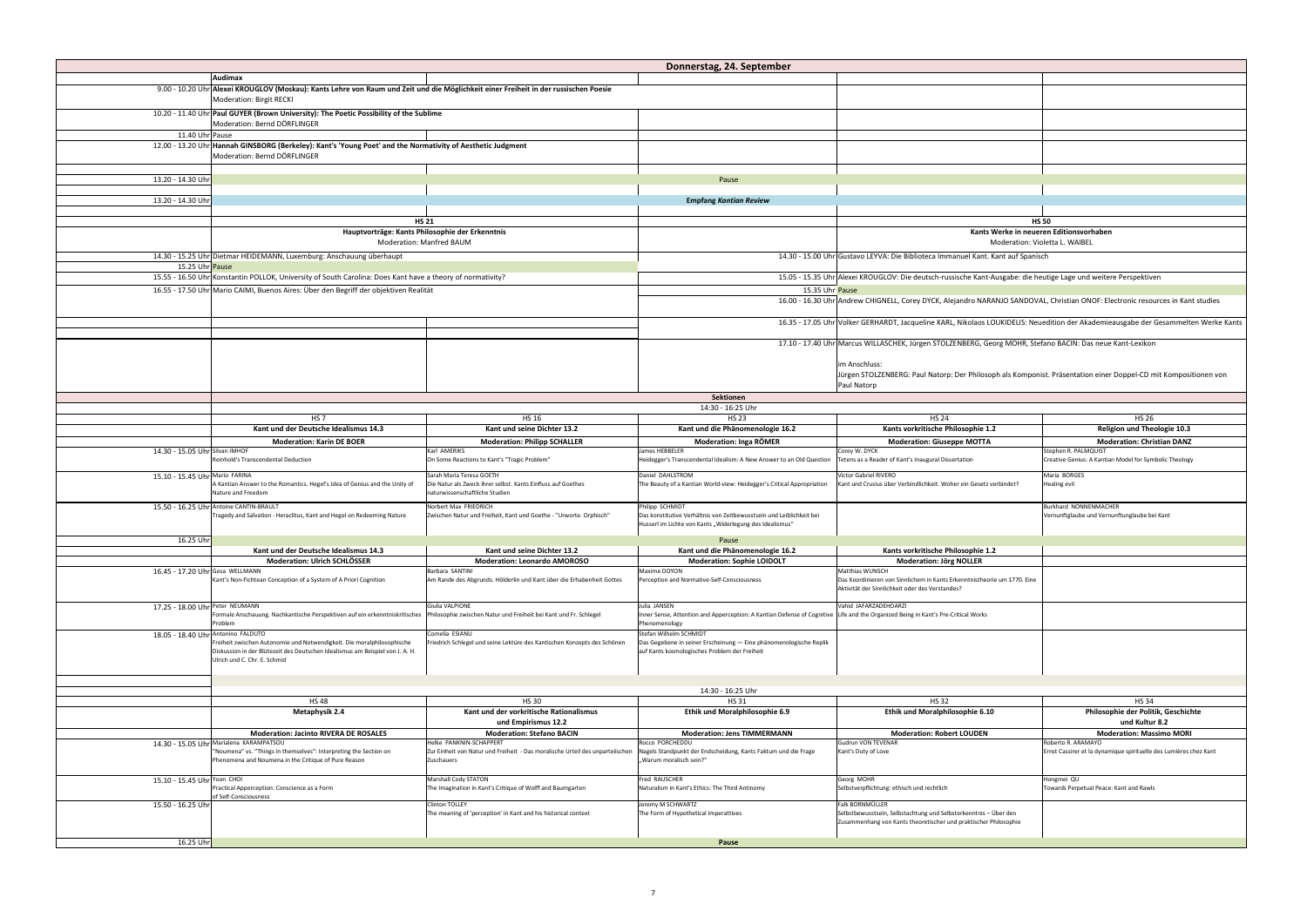|                                        | Donnerstag, 24. September                                                                                               |                                                                                                                                                                                                              |                                                                                         |                                                                                    |                                                                                                             |
|----------------------------------------|-------------------------------------------------------------------------------------------------------------------------|--------------------------------------------------------------------------------------------------------------------------------------------------------------------------------------------------------------|-----------------------------------------------------------------------------------------|------------------------------------------------------------------------------------|-------------------------------------------------------------------------------------------------------------|
|                                        |                                                                                                                         |                                                                                                                                                                                                              | 16:45 - 19:20 Uhr                                                                       |                                                                                    |                                                                                                             |
|                                        | <b>Metaphysik 2.4</b>                                                                                                   | Kant und der vorkritische Rationalismus und Empirismus 12.2                                                                                                                                                  | <b>Erkenntnistheorie und Logik 3.5</b>                                                  | Ethik und Moralphilosophie 6.10                                                    | Philosophie der Politik, Geschichte<br>und Kultur 8.2                                                       |
|                                        | <b>Moderation: Massimo MUGNAI</b>                                                                                       | <b>Moderation: Giuseppe MOTTA</b>                                                                                                                                                                            | <b>Moderation: Sorin BAIASU</b>                                                         | <b>Moderation: Heiner KLEMME</b>                                                   | <b>Moderation: Howard WILLIAMS</b>                                                                          |
| 16.45 - 17.20 Uhr Falk WUNDERLICH      |                                                                                                                         | Clemens SCHWAIGER                                                                                                                                                                                            | Andrea GENTILE                                                                          | Michael H WALSCHOTS                                                                | David Alexander CRAIG                                                                                       |
|                                        | <b>Radical Kantianism</b>                                                                                               | Kants Antiegoismus. Wolffianische Wurzeln und ureigene Motive                                                                                                                                                | Autonomy, creativity and limits of «pure reason» in Kant's<br>transcendental philosophy | Kant's Conception of Selbstzufriedenheit                                           | Physical Education in Kant's Lectures on Pedagogy                                                           |
|                                        | 17.25 - 18.00 Uhr Marcos Adrián THISTED                                                                                 | Elizabeth ROBINSON/John GREY Tracing Reason's Arc: The Principle of                                                                                                                                          | Reinhard BRANDT                                                                         | Paul FORMOSA                                                                       | Jeremy David HOVDA                                                                                          |
|                                        | À propos de la métaphysique critique dans les Fortschritte der Metaphysik                                               | Sufficient Reason from Leibniz to Kant                                                                                                                                                                       | Kants Systeme                                                                           | Kant on who has Dignity                                                            | Bildung and the Upside of Unsocial Sociability                                                              |
| 18.05 - 18.40 Uhr Maria HOTES          |                                                                                                                         | Carsten GÜNTER                                                                                                                                                                                               | Hoke ROBINSON                                                                           | Sabine SALLOCH                                                                     | <b>Wolfgang ERTL</b>                                                                                        |
|                                        | Une métaphysique de la nature selon la liberté : À propos de la métaphysique<br>spéculative dans les Fortschritte       | Synthesis mit Segner                                                                                                                                                                                         | Kant on Intuitions, Concepts, and Communal Interaction                                  | Moralische Urteilskraft und das Problem der angemessenen<br>Situationsbeschreibung | The Guarantee of Perpetual Peace: Some remarks on the relationship<br>between Providence and Nature in Kant |
| 18.45 - 19.20 Uhr David FORMAN         |                                                                                                                         | Brandon C. LOOK                                                                                                                                                                                              | Laura DAVIS                                                                             | Sasha MUDD                                                                         | Terry GODLOVE                                                                                               |
|                                        | Imperatives and the Causality of Freedom in Kant's "Antinomy of Pure Reason"                                            | Leibniz, Wolff and Kant on Analyticity and Truth                                                                                                                                                             | The Possibility of Universality                                                         | The Good Will and the Priority of the Right in Groundwork I                        | Perceiving Social Groups: A Kantian Account                                                                 |
|                                        |                                                                                                                         |                                                                                                                                                                                                              | 14:30 - 16:25 Uhr                                                                       |                                                                                    |                                                                                                             |
|                                        | <b>HS41</b>                                                                                                             | <b>HS42</b>                                                                                                                                                                                                  | <b>HS46</b>                                                                             | <b>HS47</b>                                                                        |                                                                                                             |
|                                        | Ethik und Moralphilosophie 6.11                                                                                         | <b>Philosophie des Rechts</b>                                                                                                                                                                                | <b>Erkenntnistheorie und Logik 3.6</b>                                                  | Ethik und Moralphilosophie 6.12                                                    |                                                                                                             |
|                                        |                                                                                                                         | und der Gerechtigkeit 7.4                                                                                                                                                                                    |                                                                                         |                                                                                    |                                                                                                             |
|                                        | <b>Moderation: Christel FRICKE</b>                                                                                      | <b>Moderation: Jean-Christoph MERLE</b>                                                                                                                                                                      | <b>Moderation: Claudio LA ROCCA</b>                                                     | <b>Moderation: Oliver SENSEN</b>                                                   |                                                                                                             |
| 14.30 - 15.05 Uhr Jochen BOJANOWSKI    |                                                                                                                         | Alessandro PINZANI/Thomas MERTENS                                                                                                                                                                            | Goran GABER                                                                             | Toshiro OSAWA                                                                      |                                                                                                             |
|                                        | Is Applied Ethics Possible?                                                                                             | Was Kant a liberal thinker?                                                                                                                                                                                  | Logique du geste critique de Kant: I. Orientation temporelle                            | General Conception of Duties towards Oneself in Baumgarten and Kant                |                                                                                                             |
| 15.10 - 15.45 Uhr Meica MAGNANI        |                                                                                                                         | Howard WILLIAMS                                                                                                                                                                                              | Raphaël EHRSAM                                                                          | Thomas OEHL                                                                        |                                                                                                             |
|                                        | Moral Reasoning for Finite Sensible Beings Like Us                                                                      | Kant's Doctrine of Right in Hegel's "Philosophy of Right" – thesis and antithesis Le partage entre jugements analytiques et jugements synthétiques est-il Kant über die Wissenschaftlichkeit der Philosophie | intensionnel?                                                                           |                                                                                    |                                                                                                             |
| 15.50 - 16.25 Uhr Sorin BAIASU         | Nature and Freedom: The Highest Good and the Beck/Silber Debate Today                                                   | Nuria Sánchez MADRID<br>Kant's criticism of colonialism: the political rights of non-state people                                                                                                            | Ori ROTLEVY<br>Transcendental Ideas as Schemata: Reason's Role in Empirical Cognition   | Luca FONNESU<br>Das Problem der Verantwortung bei Kant                             |                                                                                                             |
| 16.25 Uhr                              | Pause                                                                                                                   |                                                                                                                                                                                                              |                                                                                         |                                                                                    |                                                                                                             |
|                                        |                                                                                                                         |                                                                                                                                                                                                              |                                                                                         |                                                                                    |                                                                                                             |
|                                        |                                                                                                                         | Donnerstag, 24. September<br>16:45 - 19:20 Uhr                                                                                                                                                               |                                                                                         |                                                                                    |                                                                                                             |
|                                        | Ethik und Moralphilosophie 6.11                                                                                         | Kant und der Neukantianismus 17.2                                                                                                                                                                            | <b>Erkenntnistheorie und Logik 3.6</b>                                                  | Ethik und Moralphilosophie 6.12                                                    |                                                                                                             |
|                                        | <b>Moderation: Allen W. WOOD</b>                                                                                        | <b>Moderation: Christian DAMBÖCK</b>                                                                                                                                                                         | <b>Moderation: Sven BERNECKER</b>                                                       | <b>Moderation: Helke PANKNIN-SCHAPPERT</b>                                         |                                                                                                             |
| 16.45 - 17.20 Uhr Martin BRECHER       |                                                                                                                         | Halla KIM                                                                                                                                                                                                    | Mario SCHÄRLI                                                                           | Pärttyli RINNE                                                                     |                                                                                                             |
|                                        | Ehelicher Geschlechtsgebrauch und Fortpflanzungszweck in §7 der Tugendlehre Hermann Cohen and the Foundations of Ethics |                                                                                                                                                                                                              | Die Spontaneität des Verstandes                                                         | On Sexual Love in Kant                                                             |                                                                                                             |
|                                        |                                                                                                                         |                                                                                                                                                                                                              |                                                                                         |                                                                                    |                                                                                                             |
| 17.25 - 18.00 Uhr Ryan H. WINES        | Humanity, Personality, the Pure Will and the Power of Choice                                                            | Thomas POSCH<br>Der Hauptgegensatz von Natur und Geschichte bei Heinrich Rickert                                                                                                                             | Alexandra NEWTON<br>On the Normativity of Pure General Logic                            | <b>Patrick P KAIN</b><br>Humanity and the Paradox of Method                        |                                                                                                             |
| 18.05 - 18.40 Uhr Katalin Andrea TURAI |                                                                                                                         | Rebecka LETTEVALL                                                                                                                                                                                            | Thomas HÖWING                                                                           | Alexander SAMANS                                                                   |                                                                                                             |
|                                        | Bernard Williams Critique on Kant's Rational Agent                                                                      | Kant, Vorländer and the ideas of the peace and worker's movements                                                                                                                                            | Kant on Reasons for Assent                                                              | Habgier und Anerkennung. Rekonstruktion des ,Depositum'-Beispiels in der           |                                                                                                             |
|                                        |                                                                                                                         |                                                                                                                                                                                                              |                                                                                         | Kritik der praktischen Vernunft als logischer Widerspruch aus begrifflichen        |                                                                                                             |
|                                        |                                                                                                                         |                                                                                                                                                                                                              |                                                                                         | Implikationen.                                                                     |                                                                                                             |
| 18.45 - 19.20 Uhr Steffi SCHADOW       |                                                                                                                         |                                                                                                                                                                                                              | Alexander GUNKEL                                                                        | Daniel MEYER                                                                       |                                                                                                             |
|                                        | Kants Begriff moralischer Verpflichtung                                                                                 |                                                                                                                                                                                                              | Kants Beitrag zu einer Social Epistemology                                              | Human Nature, Animal Nature, and the Duties to Oneself as an Animal                |                                                                                                             |
|                                        |                                                                                                                         |                                                                                                                                                                                                              |                                                                                         | Being                                                                              |                                                                                                             |
| 19:00                                  |                                                                                                                         |                                                                                                                                                                                                              | Festsaalbereich                                                                         |                                                                                    |                                                                                                             |
|                                        |                                                                                                                         |                                                                                                                                                                                                              | <b>Empfang Walter de Gruyter</b>                                                        |                                                                                    |                                                                                                             |
|                                        |                                                                                                                         |                                                                                                                                                                                                              |                                                                                         |                                                                                    |                                                                                                             |
| 20:00                                  |                                                                                                                         |                                                                                                                                                                                                              | Audimax, Universität Wien                                                               |                                                                                    |                                                                                                             |
|                                        |                                                                                                                         |                                                                                                                                                                                                              | Verleihung der Kant-Preise                                                              |                                                                                    |                                                                                                             |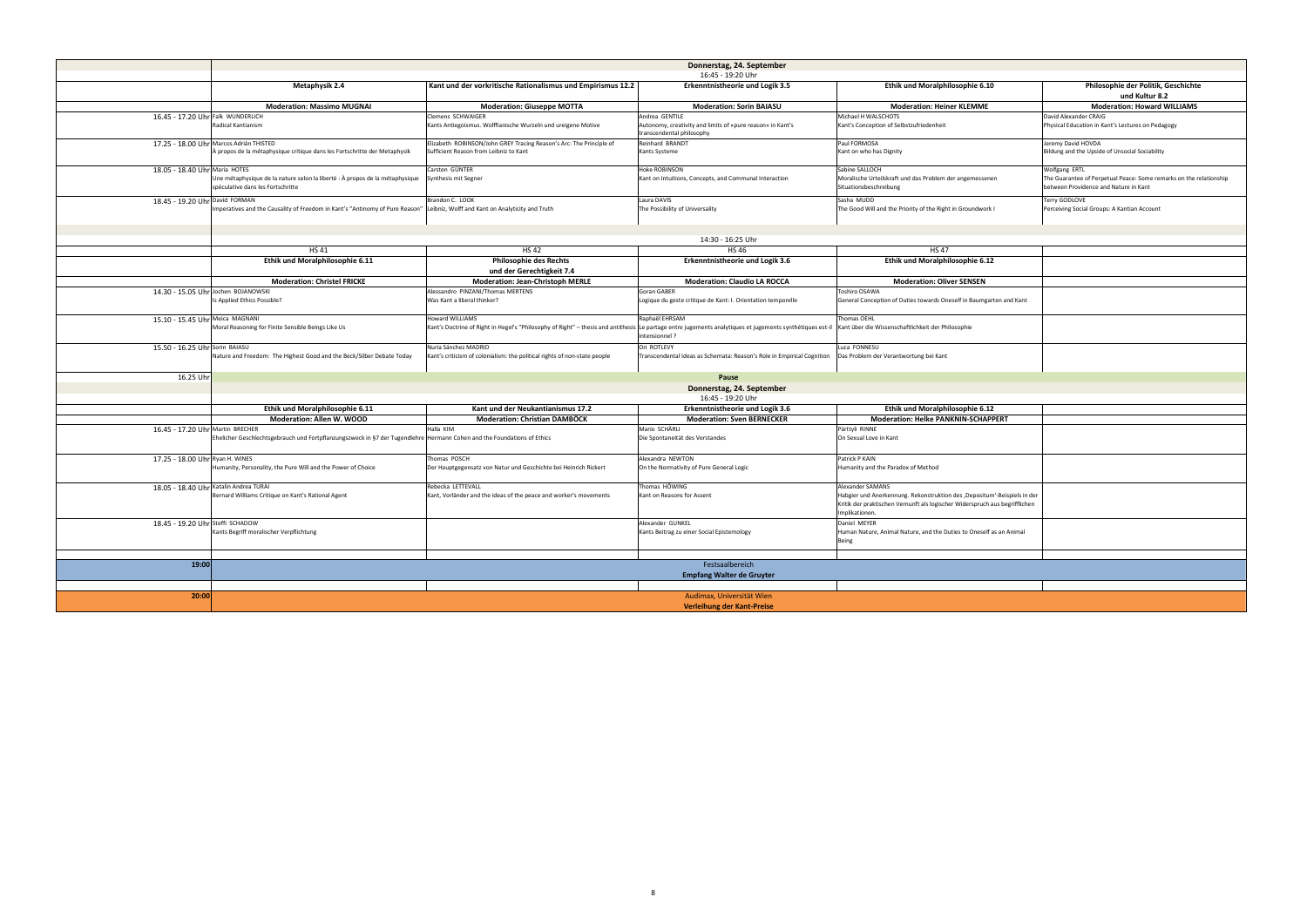|                                 |                                                                                                                                                                |                                                                                                                                                                             | Freitag, 25. September                                                                                                         |                                                                                                                        |                                                                                                                                        |
|---------------------------------|----------------------------------------------------------------------------------------------------------------------------------------------------------------|-----------------------------------------------------------------------------------------------------------------------------------------------------------------------------|--------------------------------------------------------------------------------------------------------------------------------|------------------------------------------------------------------------------------------------------------------------|----------------------------------------------------------------------------------------------------------------------------------------|
|                                 | Audimax                                                                                                                                                        |                                                                                                                                                                             |                                                                                                                                |                                                                                                                        |                                                                                                                                        |
|                                 | 9.00 - 10.20 Uhr Massimo FERRARI (Turin): Natur versus Freiheit. Zum Kant-Verständnis des Wiener Kreises<br>Moderation: Friedrich STADLER                      |                                                                                                                                                                             |                                                                                                                                |                                                                                                                        |                                                                                                                                        |
|                                 | 10.20 - 11.40 Uhr Michela MASSIMI (Edinburgh): Prescribing Laws to Nature<br>Moderation: Friedrich STADLER                                                     |                                                                                                                                                                             |                                                                                                                                |                                                                                                                        |                                                                                                                                        |
| 11.40 Uhr Pause                 |                                                                                                                                                                |                                                                                                                                                                             |                                                                                                                                |                                                                                                                        |                                                                                                                                        |
|                                 | 12.00 - 13.20 Uhr Sílvia ALTMANN (Porto Alegre): Expressions of Existence and Limits in Kant and Wittgenstein's Tractatus<br>Moderation: Dietmar HEIDEMANN     |                                                                                                                                                                             |                                                                                                                                |                                                                                                                        |                                                                                                                                        |
|                                 |                                                                                                                                                                |                                                                                                                                                                             |                                                                                                                                |                                                                                                                        |                                                                                                                                        |
| 13.20 - 14.30 Uhr               |                                                                                                                                                                |                                                                                                                                                                             | Pause                                                                                                                          |                                                                                                                        |                                                                                                                                        |
|                                 |                                                                                                                                                                |                                                                                                                                                                             |                                                                                                                                |                                                                                                                        |                                                                                                                                        |
|                                 |                                                                                                                                                                |                                                                                                                                                                             | Hauptvorträge                                                                                                                  |                                                                                                                        |                                                                                                                                        |
|                                 | Kant in der Gegenwart und im 20. Jahrhundert                                                                                                                   | <b>HS 21</b>                                                                                                                                                                |                                                                                                                                |                                                                                                                        | <b>HS 50</b><br>Kant und die Metaphysik                                                                                                |
|                                 | <b>Moderation: Manfred BAUM</b>                                                                                                                                |                                                                                                                                                                             |                                                                                                                                |                                                                                                                        | <b>Moderation: Matthias KOßLER</b>                                                                                                     |
|                                 | 15.10 - 16.05 Uhr Heiner KLEMME, Halle: Kants Begriff der Verbindlichkeit im Kontext zeitgenössischer und moderner Debatten                                    |                                                                                                                                                                             |                                                                                                                                | Lucy ALLAIS, University of California, San Diego/University of Witwatersrand: The Compatibility of Kantian Determinism |                                                                                                                                        |
|                                 |                                                                                                                                                                |                                                                                                                                                                             |                                                                                                                                | with an Open Future                                                                                                    |                                                                                                                                        |
| 16.05 Uhr                       |                                                                                                                                                                |                                                                                                                                                                             | Pause                                                                                                                          |                                                                                                                        |                                                                                                                                        |
|                                 | 16.35 - 17.30 Uhr Friedrich STADLER, Wien: Kant und Neukantianismus im Wiener Kreis - Manifestationen einer ambivalenten Rezeptions- und<br>Wirkungsgeschichte |                                                                                                                                                                             |                                                                                                                                | Shigeru FUKUTANI, Kyoto: Henological Kant                                                                              |                                                                                                                                        |
|                                 | 17.35 - 18.30 Uhr Georg STENGER, Wien: Welt denken versus Welt erfahren? Phänomenologische Forschung nach Rücksprache mit Kant                                 |                                                                                                                                                                             |                                                                                                                                | Shuifa HAN, Peking: The Natural Significance of Kant's Moral Law                                                       |                                                                                                                                        |
|                                 |                                                                                                                                                                |                                                                                                                                                                             |                                                                                                                                |                                                                                                                        |                                                                                                                                        |
|                                 |                                                                                                                                                                |                                                                                                                                                                             | <b>Sektionen</b>                                                                                                               |                                                                                                                        |                                                                                                                                        |
|                                 |                                                                                                                                                                |                                                                                                                                                                             | 14:30 - 16:25 Uhr                                                                                                              |                                                                                                                        |                                                                                                                                        |
|                                 | <b>HS7</b>                                                                                                                                                     | <b>HS 16</b>                                                                                                                                                                | <b>HS 23</b>                                                                                                                   | <b>HS 24</b>                                                                                                           | <b>HS 26</b>                                                                                                                           |
|                                 | Wissenschafts- und Naturphilosophie 4.3                                                                                                                        | Kant und die Phänomenologie 16.3                                                                                                                                            | <b>Metaphysik 2.5</b>                                                                                                          | Ethik und Moralphilosophie 6.13                                                                                        | <b>Philosophie des Rechts</b><br>und der Gerechtigkeit 7.5                                                                             |
|                                 | <b>Moderation: Brigitte FALKENBURG</b>                                                                                                                         | <b>Moderation: Max BRINNICH</b>                                                                                                                                             | <b>Moderation: Rudolf LANGTHALER</b>                                                                                           | <b>Moderation: Alessandro PINZANI</b>                                                                                  | <b>Moderation: Dieter HÜNING</b>                                                                                                       |
| 14.30 - 15.05 Uhr Jannis PISSIS | Der Begriff der Natur in Kants Metaphysischen Anfangsgründen der<br>Naturwissenschaft                                                                          | Peter GAITSCH<br>Kants Ansatz zu einer phänomenologischen Biologie                                                                                                          | <b>Achim VESPER</b><br>Worin besteht Kants subjektive Deduktion der Ideen?                                                     | António MAROUES<br>Radical Evil and the Power of Judgment                                                              | Matthew C ALTMAN<br>A Two-Aspects View of Punishment                                                                                   |
| 15.10 - 15.45 Uhr Ansgar SEIDE  | Empirische Naturgesetze und die Kurzsichtigkeit des Verstandes                                                                                                 | Sophie LOIDOLT<br>Transzendentaler Idealismus bei Kant und in der Phänomenologie                                                                                            | Martin Arias ALBISU<br>Zum Problem der Kohärenz des "Anhangs zur transzendentalen<br>Dialektik" der Kritik der reinen Vernunft | Andrews REATH<br>The Law of a Free Will                                                                                | Yi DENG<br>Kant's Publicity principle as dynamic consent                                                                               |
|                                 | 15.50 - 16.25 Uhr Steffen Wolfgang LANGE<br>Der Begriff der "Kraft" als Kern von Forschungsprogrammen bei Kant                                                 | Philipp BERGHOFER<br>Transcendental idealism in Kant and Husserl. Different lines of interpretation<br>and their compatibility                                              | Andreas BRANDT<br>Die Mehrdeutigkeit des Fortschrittsbegriffs in den Entwürfen der späten<br>Preisschrift                      | Martin STICKER<br>Common Human Reason and the Fact of Reason                                                           | Franz HESPE<br>Honeste vive - Die Bedeutung der Rechtspflichten gegen sich selbst im<br>System der Pflichten der Metaphysik der Sitten |
| 16.25 Uhr                       | Pause                                                                                                                                                          |                                                                                                                                                                             |                                                                                                                                |                                                                                                                        |                                                                                                                                        |
|                                 |                                                                                                                                                                |                                                                                                                                                                             | 16:45 - 19:20 Uhr                                                                                                              |                                                                                                                        |                                                                                                                                        |
|                                 | Wissenschafts- und Naturphilosophie 4.3                                                                                                                        | Kant und die Phänomenologie 16.3                                                                                                                                            | <b>Metaphysik 2.5</b>                                                                                                          | Ethik und Moralphilosophie 6.13                                                                                        | <b>Philosophie des Rechts</b>                                                                                                          |
|                                 | <b>Moderation: Thomas POSCH</b>                                                                                                                                | <b>Moderation: Christian BERMES</b>                                                                                                                                         | <b>Moderation: Mario CAIMI</b>                                                                                                 | <b>Moderation: Oliver SENSEN</b>                                                                                       | und der Gerechtigkeit 7.5<br><b>Moderation: Howard WILLIAMS</b>                                                                        |
| 16.45 - 17.20 Uhr Thijs MENTING |                                                                                                                                                                | Irene BREUER                                                                                                                                                                | Nicholas STANG                                                                                                                 | Adam WESTRA                                                                                                            | Sarah W. HOLTMAN                                                                                                                       |
|                                 | Reconstructing the Role of the Concept of Nature in Kant's Critical Work                                                                                       | Naturkausalität versus Motivation - Husserls Umdeutung des kantschen ,Ding  Kant, Freedom, and the Intuitive Intellect<br>an sich' und die Freiheit im Konstitutionsprozess |                                                                                                                                | Kant's anti-mystical conception of the symbolic relation between nature<br>and freedom                                 | <b>Citizenship and Moral Status</b>                                                                                                    |
|                                 | 17.25 - 18.00 Uhr Henri-Paul CUNNINGHAM<br>Hegel et l'aristotélisme kantien                                                                                    | Dirk SETTON<br>Das Gesetz der Freiheit als präreflexives Selbstbewusstsein: Kant mit Sartre                                                                                 | Michael OLSON<br>Kant, Materialism, and the Unity of the Activity of Thinking                                                  | Laura PAPISH<br>Expansionist Interpretations of Radical Evil                                                           | Mikiko TANAKA<br>Honeste vive als innere Rechtspflicht und honestas iuridica                                                           |
| 18.05 - 18.40 Uhr               |                                                                                                                                                                |                                                                                                                                                                             | Toni KANNISTO<br>Freedom as a Kind of Causality                                                                                | Dilek YAMALI<br>Kant on Moral Dilemmas and Moral Responsibility                                                        | Alice Pinheiro WALLA<br>Needs, Obligations and the intuition behind the Idea of Welfare Rights                                         |
|                                 |                                                                                                                                                                |                                                                                                                                                                             |                                                                                                                                |                                                                                                                        |                                                                                                                                        |
|                                 | 14:30 - 16:25 Uhr                                                                                                                                              |                                                                                                                                                                             |                                                                                                                                |                                                                                                                        |                                                                                                                                        |
|                                 | <b>HS48</b>                                                                                                                                                    | <b>HS 30</b>                                                                                                                                                                | <b>HS31</b>                                                                                                                    | <b>HS32</b>                                                                                                            | <b>HS34</b>                                                                                                                            |
|                                 | Anthropologie und Psychologie 9.3                                                                                                                              | Teleologie 5.3                                                                                                                                                              | Philosophie der Politik, Geschichte<br>und Kultur 8.3                                                                          | Ästhetik 11.6                                                                                                          | Kant in der Gegenwart 21.2                                                                                                             |
|                                 | <b>Moderation: Falk WUNDERLICH</b>                                                                                                                             | <b>Moderation: N.N.</b>                                                                                                                                                     | <b>Moderation: Jean-Christoph MERLE</b>                                                                                        | <b>Moderation: Piero GIORDANETTI</b>                                                                                   | <b>Moderation: Volker GERHARDT</b>                                                                                                     |
|                                 | 14.30 - 15.05 Uhr Cornelius ZEHETNER<br>Transzendentale Anthropologie in Kants Opus postumum (I, VII)                                                          | Idan SHIMONY<br>The Peculiarity of the Human Understanding and the Antinomy of the<br>Teleological Power of Judgment                                                        | Detlef VON DANIELS<br>Kant and Kelsen on International Law                                                                     | Jose Luis FERNANDEZ<br>The Analogical 'Ought' of Taste                                                                 | Yasutaka AKIMOTO<br>Die Kantische Aufklärung heute - aus Unmündigkeit durch Aufklärung zur<br>Moralität                                |
|                                 | 15.10 - 15.45 Uhr Francesco Valerio TOMMASI<br>Kant und die Anthropologia transcendentalis                                                                     | Luigi CARANTI<br>Is Kant's Teleology in Idea for a Universal History with a Cosmopolitan<br>Purpose defensible?                                                             | Dilek HUSEYINZADEGAN<br>Does Kant Have an Organic Theory of State?                                                             | Robert R. CLEWIS<br>Kant's Earliest Notion of Adherent Beauty                                                          | Karin MICHEL<br>Ethik und Recht in der aktuellen Sterbehilfedebatte. Kantische Positionen                                              |
| 15.50 - 16.25 Uhr Eunah P. LEE  | Kant and the Problem of Race Revisited                                                                                                                         | Serena FELOJ<br>Naturabsicht and Bildungstrieb. The role of Blumenbach in the genesis of the<br>teleological judgement                                                      | Saniye VATANSEVER<br>Self- Imposed Immaturity: Are We Really Free to Be Enlightened                                            | Gabriele TOMASI<br>On Kant on beauty and love                                                                          |                                                                                                                                        |
| 16.25 Uhr                       |                                                                                                                                                                |                                                                                                                                                                             | Pause                                                                                                                          |                                                                                                                        |                                                                                                                                        |
|                                 |                                                                                                                                                                |                                                                                                                                                                             |                                                                                                                                |                                                                                                                        |                                                                                                                                        |